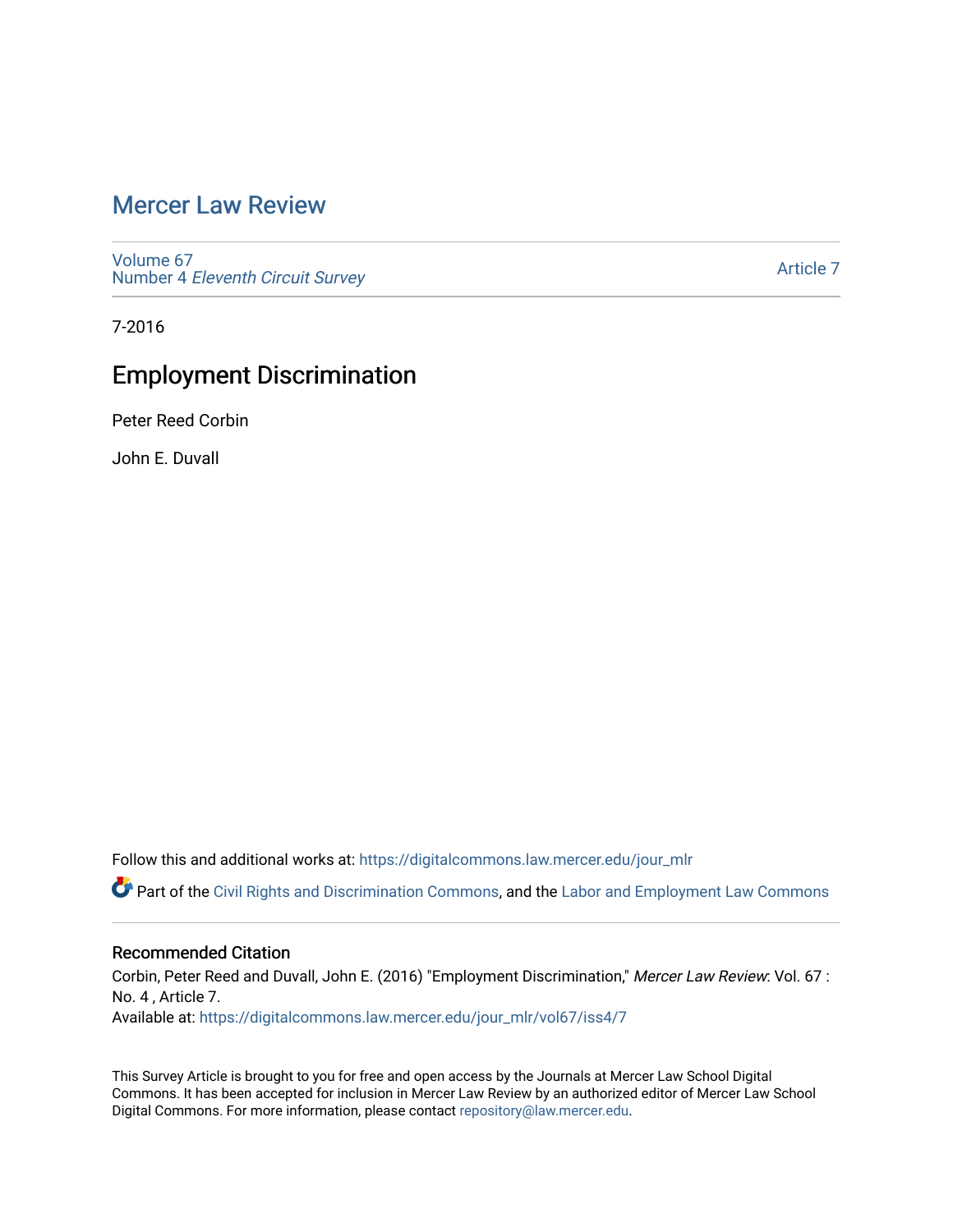## **Employment Discrimination**

## **by Peter Reed Corbin' and John E. Duvall"**

Clearly the most significant case handed down during the **2015** survey period' was the March **2015** decision **by** the United States Supreme Court in *Young v. United Parcel Service, Inc.<sup>2</sup>*In *Young,* the Supreme Court decided that the Pregnancy Discrimination Act **(PDA)'** does, in fact, require employers to offer workplace accommodations to pregnant employees in order to remain on the job.<sup>4</sup> This case has almost certainly required a host of employers to review and probably revise the leave policies they had in place prior to the decision being handed down. Otherwise, the **2015** survey period was a busy, but unspectacular, year. **Of** course, in what has become an annual tradition, there was the usual large number of unpublished (and often per curiam) decisions handed down **by** the United States Court of Appeals for the Eleventh Circuit, most of which were decisions affirming summary judgment in favor of the employer.

**<sup>\*</sup> Of** counsel to the law firm of FordHarrison LLP, Jacksonville, Florida. University of Virginia (B.A., **1970);** Mercer University, Walter F. George School of Law **(J.D.,** cum laude, **1975).** Member, State Bars of Georgia and Florida.

**<sup>\*\*</sup> Of** counsel to the law firm of FordHarrison LLP, Jacksonville, Florida. Florida State University (B.S., **1973);** Mercer University, Walter F. George School of Law **(J.D.,** cun laude, **1985).** Member, State Bar of Florida.

This Article covers significant cases in the area of employment discrimination law decided **by** the United States Supreme Court and the United States Court of Appeals for the Eleventh Circuit during **2015.** Cases arising under the following federal statutes are included: Age Discrimination in Employment Act of **1967 (ADEA), 29 U.S.C. §§ 621-634** (2012); the Civil Rights Act of **1866** and **1871,** 42 **U.S.C. §§ 1981, 1983, 1985** (2012); Title VII of the Civil Rights Act of 1964 (Title VII), 42 **U.S.C. §§** 2000e to 2000e-17 (2012); and the Americans With Disabilities Act of **1990 (ADA),** 42 **U.S.C. §§ 12101-12213** (2012).

**<sup>1.</sup>** For analysis of Eleventh Circuit employment discrimination law during the prior survey period, see Peter Reed Corbin **&** John **E.** Duvall, *Employment Discrimination, Eleventh Circuit Survey,* 66 MERCER L. REV. **927 (2015).**

<sup>2.</sup> **135 S.** Ct. **1338 (2015).**

**<sup>3.</sup>** 42 **U.S.C. §** 2000e(k) (2012).

<sup>4.</sup> *Young,* **135 S.** Ct. at 1344.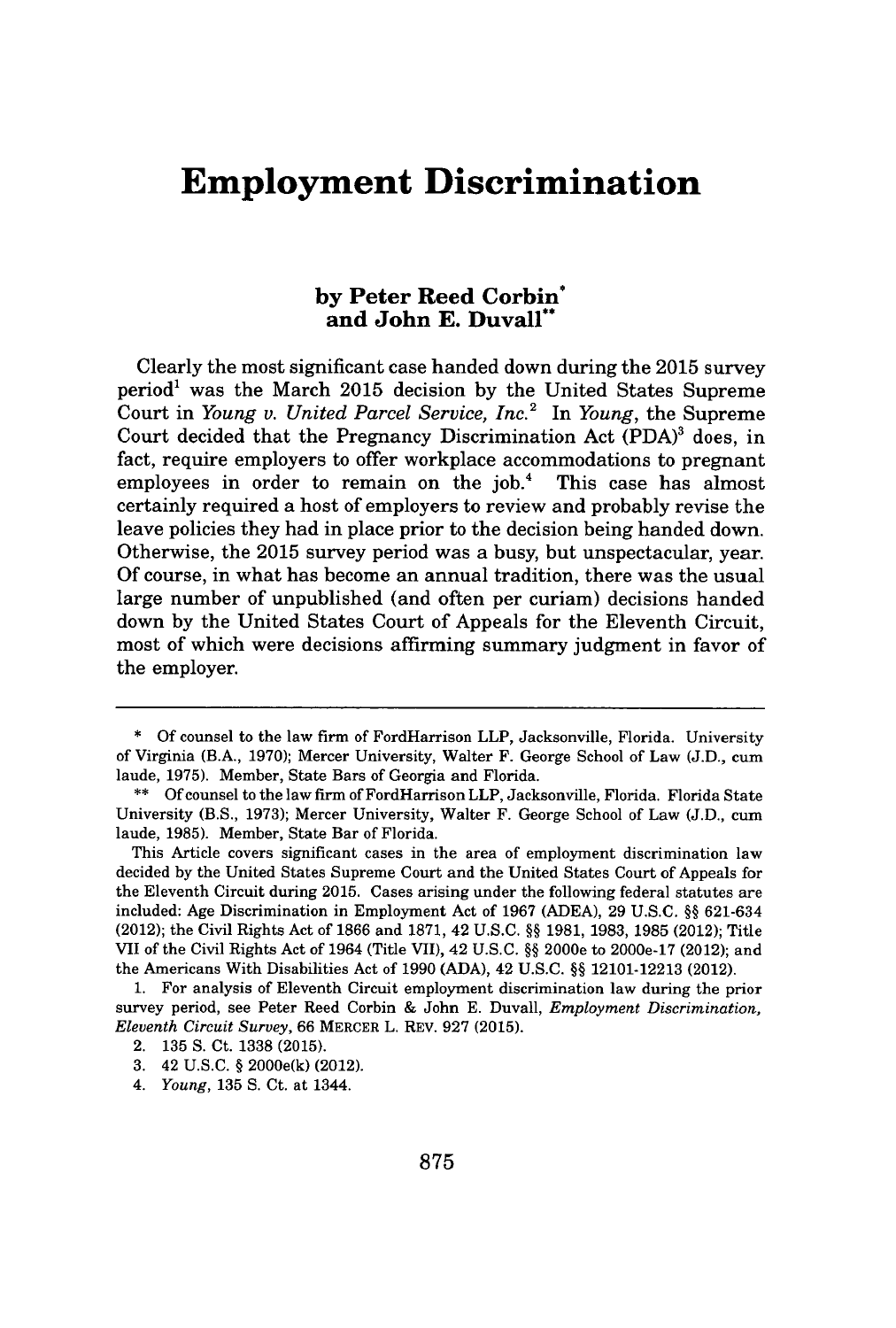#### I. TITLE VII OF THE CIVIL RIGHTS **ACT** OF 1964

#### *A. Disparate 'leatment*

*In Flowers v. Troup County,'* the Eleventh Circuit was confronted with the issue of whether the plaintiff had presented sufficient evidence of pretext to allow his race discrimination claim to go to a jury.' The plaintiff worked as a high school football coach for Troup High School in Troup County, Georgia. When he was hired in 2010, the plaintiff had been the first black head football coach in Troup County since the school district was desegregated in **1973.** In the spring of 2011, the plaintiff's coaching career was placed in jeopardy in the face of certain alleged recruiting violations involving some of his players. The district school board hired a private investigator to look into the recruiting issues. The private investigator found that the mother of one of Flowers' star football players had been evicted from her Troup County apartment (thus making the player ineligible because he could not meet the residency requirement). The investigator also found that the plaintiff had intervened **by** personally making rental payments to secure the apartment. Thereafter, the school superintendent fired the plaintiff based upon the investigative report.<sup>7</sup> The plaintiff filed an action under Title VII of the Civil Rights Act of 1964<sup>8</sup> alleging race discrimination. The district court granted summary judgment in favor of the school district.<sup>9</sup>

On appeal, the plaintiff made three arguments that he had created a jury question on the issue of pretext.<sup>10</sup> The Eleventh Circuit rejected all three.<sup>11</sup> First, the plaintiff argued that there was insufficient evidence to find he had committed the recruiting violations.<sup>12</sup> The court of appeals determined that it was "irrelevant whether [the plaintiff] had actually committed a recruiting violation."<sup>13</sup> Rather, the superintendent fired the plaintiff based on "an honest belief" the plaintiff had committed recruiting violations, and that was enough to show the

- **8.** 42 **U.S.C. §§** 2000e to 2000e-17 (2012).
- *9. Flowers,* **803 F.3d** at **1333.**
- **10.** *Id. at* **1333-34.**

- 12. *Id. at* **1333-34.**
- **13.** *Id. at* 1334.

**<sup>5. 803</sup> F.3d 1327** (11th Cir. **2015).**

*<sup>6.</sup> Id. at* **1333.**

*<sup>7.</sup> Id. at* **1332-33.**

**<sup>11.</sup>** *Id. at* 1334.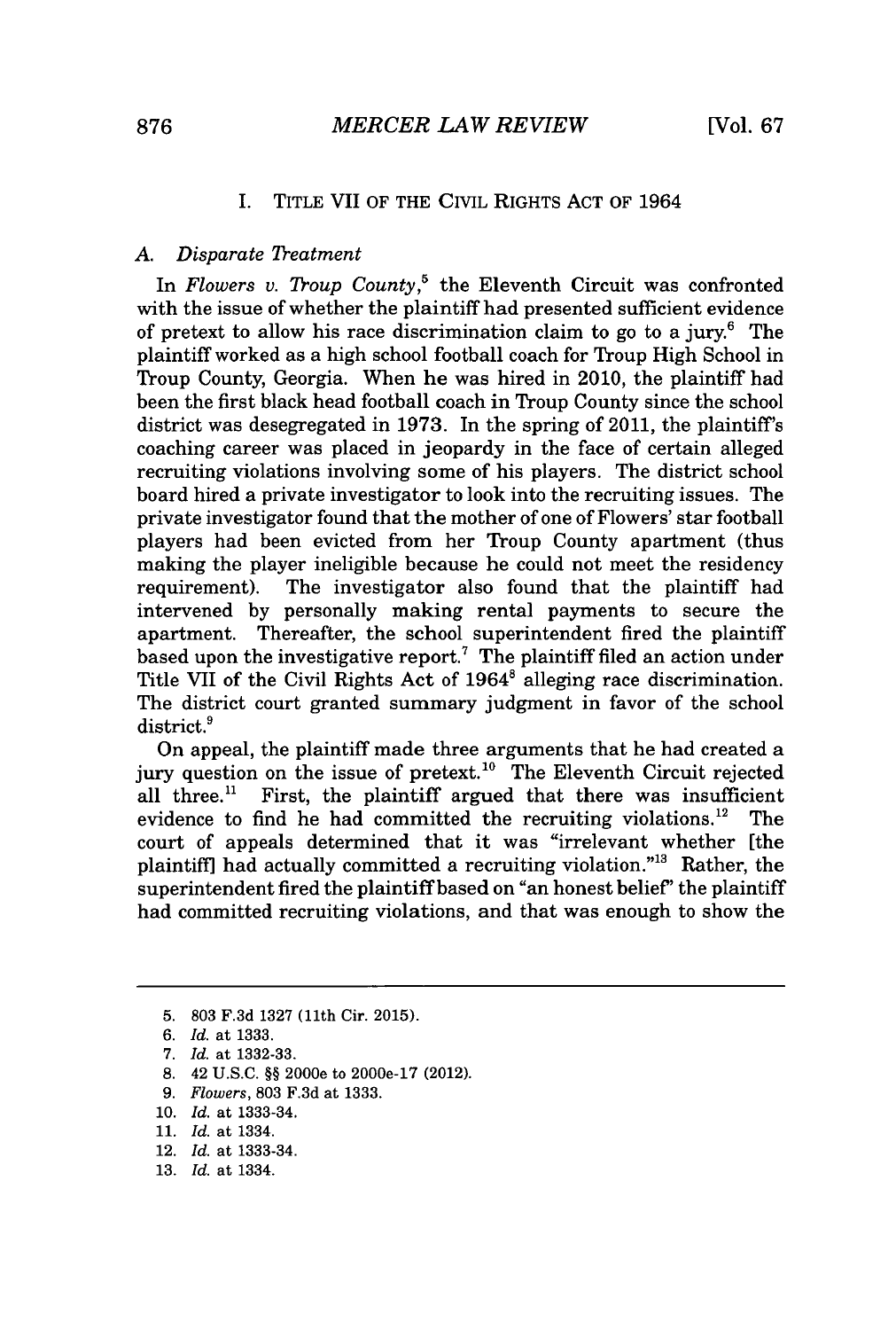superintendent did not fire the plaintiff on a pretext.<sup>14</sup> Second, the Eleventh Circuit rejected the comparators the plaintiff put forth, holding no reasonable person would have found them sufficiently "similarly situated."<sup>15</sup> Finally, the Eleventh Circuit held the plaintiff failed to present "a convincing mosaic of circumstantial evidence" showing he had been the victim of race discrimination.<sup>16</sup> Rejecting all three arguments, the Eleventh Circuit affirmed the district court.<sup>17</sup>

#### *B. Retaliation*

The plaintiff in *Perry v. Rogers,'s* was one of the few plaintiffs during this survey period who succeeded in getting an employer's summary judgment reversed on appeal.<sup>19</sup> The plaintiff was one of three plaintiffs who brought claims of race discrimination and retaliation against their employer, the Alabama Alcoholic Beverage Control **(ABC)** Board. The plaintiff worked as an Administrative Support Assistant II, a role in which she was responsible for answering the telephone and filing and retrieving documents. The plaintiff's supervisor subjected her to two disciplinary actions relevant to her claim of retaliation. The first was a written reprimand for tardiness and insubordination, and the second was a three-day suspension for violating leave policies and procedures. Before the plaintiff left for her suspension, her supervisor instructed her to create a staffing schedule to cover the switch board while she was gone. The plaintiff forgot to do so. When she returned from her suspension, she was confronted **by** her supervisor, who chided her for insubordination. Following this encounter, the plaintiff left the building. When she did not return to work after a few days, the defendant sent her a letter advising that her actions constituted **job** abandonment and voluntary resignation.<sup>20</sup>

In the plaintiff's subsequent lawsuit under Title VII, the district court granted summary judgment for the defendant on all counts.<sup>21</sup>  $On$ appeal, the Eleventh Circuit concluded that the defendant's "close monitoring and disciplinary decisions" within a month after the plaintiff filed her Title VII lawsuit were sufficient to create a jury question on the

- **18. 627** F. App'x **823** (11th Cir. **2015).**
- **19.** *Id.* at **825.**

21. *Id.* at 842.

<sup>14.</sup> *Id.*

**<sup>15.</sup>** *Id.*

**<sup>16.</sup>** *Id.* at **1335.**

**<sup>17.</sup>** *Id.* at 1341.

<sup>20.</sup> *Id.* at 824, **825-27.**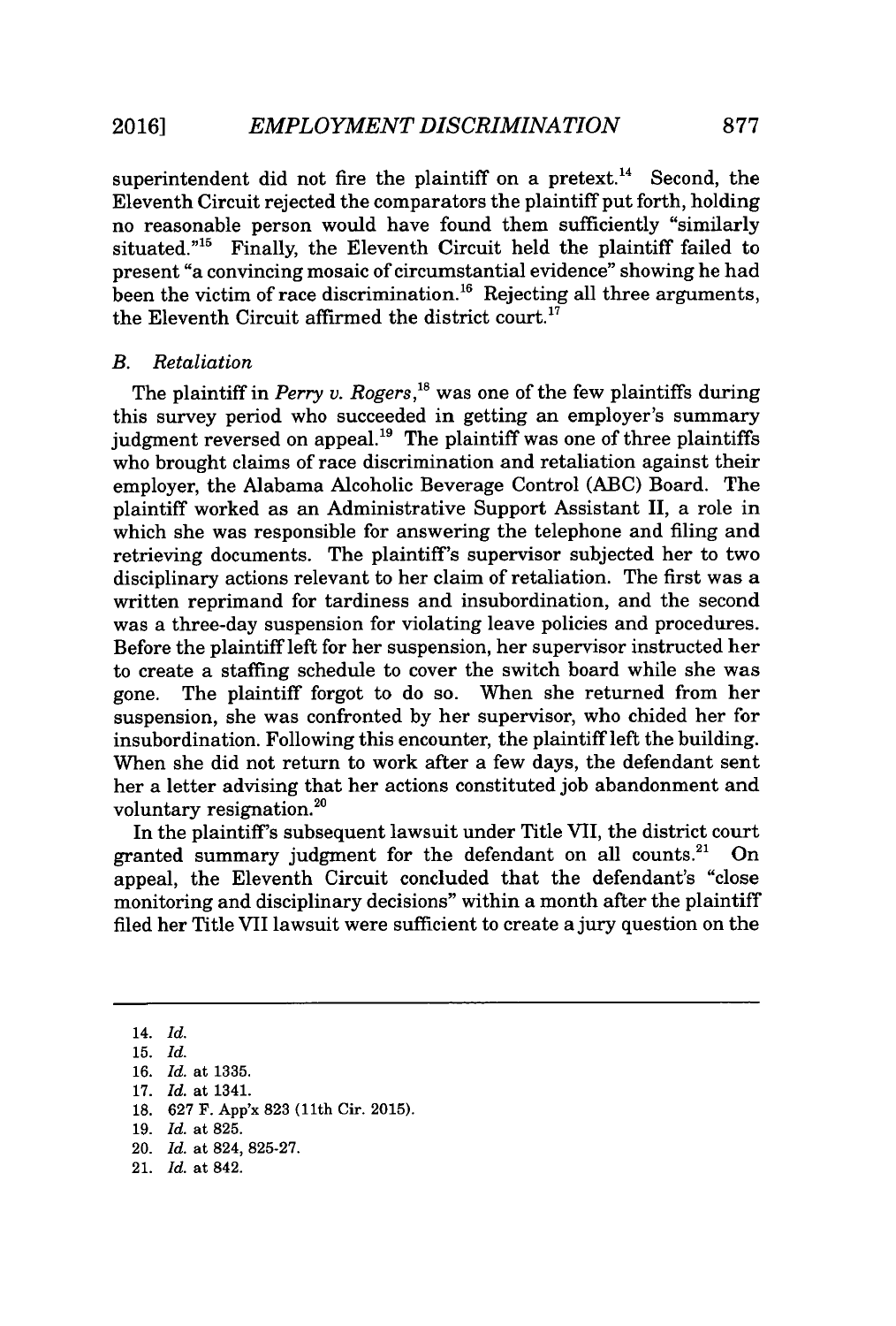issue of retaliation.<sup>22</sup> The court of appeals was also influenced by evidence that another manager had commented to the plaintiff's supervisor after the plaintiff walked off the **job,** "Man, you set her up," while making a "thumbs-up gesture" toward the supervisor.<sup>23</sup> This evidence, coupled with the close temporal proximity between the filing of the plaintiff's lawsuit and the subsequent disciplinary actions, was sufficient to create a disputed issue of material fact.<sup>24</sup> Accordingly, the court of appeals reversed and remanded with respect to the plaintiff's retaliation claim.<sup>25</sup>

#### *C. Pregnancy Discrimination Act*

Easily the most widely discussed case during the survey period was the Supreme Court opinion *Young v. United Parcel Service, Inc.* <sup>26</sup> The issue before the Court was how the **PDA** applies "in the context of an employer's policy that accommodates many, but not all, workers with nonpregnancy-related disabilities."<sup>27</sup> The plaintiff was employed as a part-time driver for the United Parcel Service, Inc. **(UPS).** Her duties included picking-up and delivering packages that had arrived **by** air carrier the previous evening. The plaintiff became pregnant. Her doctor advised her that she could not lift more than 20 pounds during the first 20 weeks of her pregnancy and could not lift more than **10** pounds thereafter. However, the requirements of the plaintiff's **job** as a part-time driver required her to lift parcels weighing up to **70** pounds (and up to **150** pounds with assistance). Accordingly, **UPS** advised the plaintiff that she could not work while under her lifting restriction.<sup>28</sup> The plaintiff then brought suit pursuant to Title VII, alleging UPS violated Title VII and the **PDA by** refusing to accommodate her "pregnancy-related lifting restriction. "29 **UPS** had a policy that accommodated workers who had been injured on the **job,** had a disability under the Americans with Disabilities Act **(ADA),"** or had lost their Department of Transportation (DOT) certification.<sup>31</sup> The district court

- **25.** *Id. at* 834.
- **26. 135 S.** Ct. **1338 (2015).**
- **27.** *Id. at* 1343-44.
- **28.** *Id. at* 1344.
- **29.** *Id.*
- **30.** 42 **U.S.C. §§ 12101-12213** (2012).
- **31.** *Young,* **135 S.** Ct. at 1347.

<sup>22.</sup> *Id. at* **833-34.**

**<sup>23.</sup>** *Id.*

<sup>24.</sup> *Id.*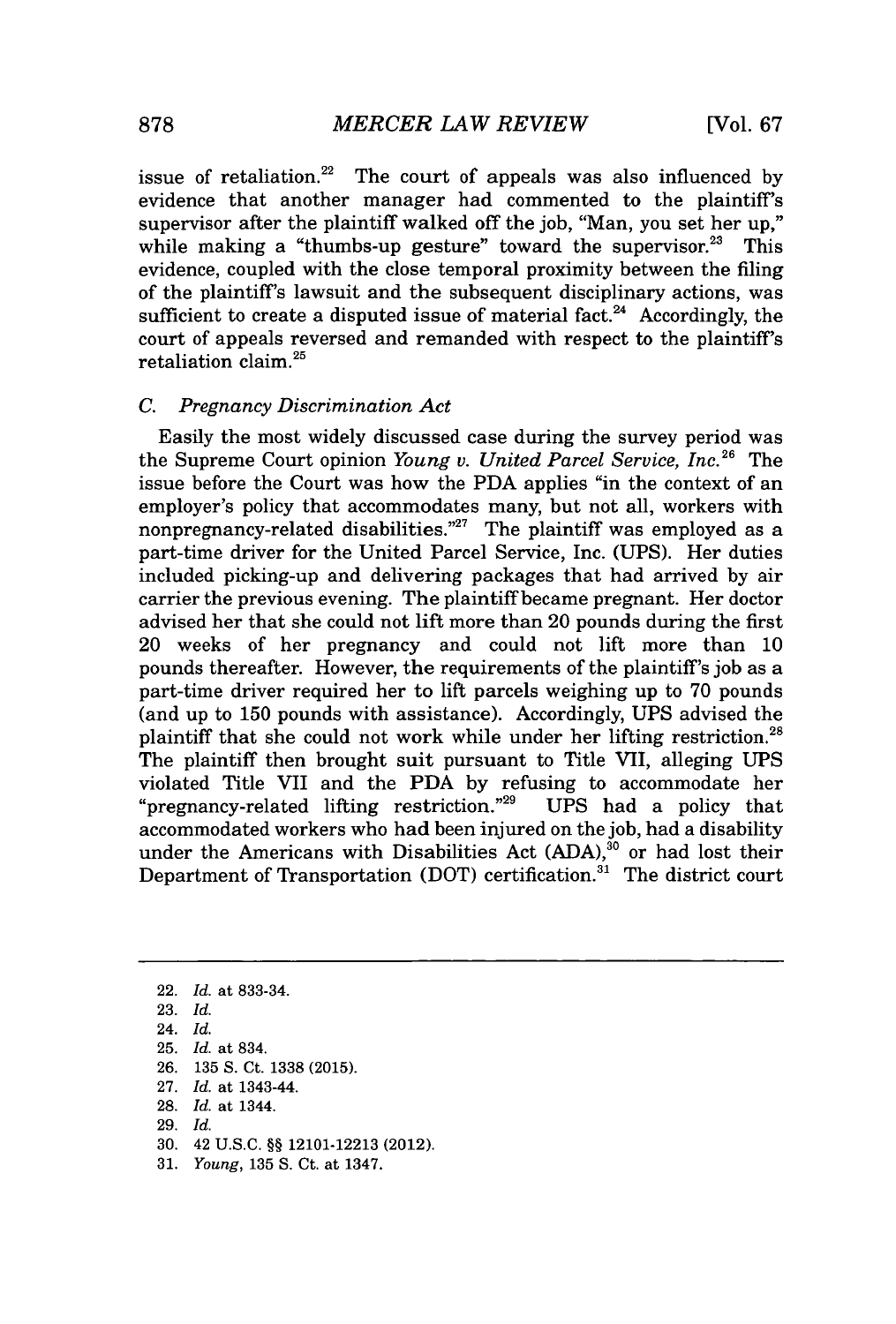granted summary judgment in favor of **UPS,** and the United States Court of Appeals for the Fourth Circuit affirmed.<sup>32</sup>

The Supreme Court rejected the broad interpretation of the **PDA** advocated **by** the plaintiff and the Equal Employment Opportunity Commission **(EEOC),** as well as the narrow interpretation advocated **by** the defendant, and adopted more of a middle ground approach.<sup>33</sup> The Supreme Court held pregnant plaintiffs could establish disparate treatment under the **PDA by** following *McDonnell Douglas v. Green"* and the decision's long-established circumstantial evidence model of proof.<sup>35</sup> Thus, according to the Supreme Court, a plaintiff could Thus, according to the Supreme Court, a plaintiff could establish a prima facie case under the **PDA by** showing "that she belongs to the protected class, that she sought accommodation, that the employer did not accommodate her, and that the employer did accommodate others 'similar in their ability or inability to work. $m_{36}$  In response to a prima facie showing, the employer could rebut this showing **by** articulating "legitimate, nondiscriminatory" reasons for denying the accommodation. $^{37}$  Finally, the plaintiff would be given the opportunity to show the employer's articulated reasons were a pretext for a discriminatory motive.<sup>38</sup> Applying this model of proof, the Supreme Court determined that the Fourth Circuit decision should be vacated since there was a dispute as to whether the defendant had provided more favorable treatment to "at least some employees whose situation cannot reasonably be distinguished from [the plaintiff's]."<sup>39</sup> The Court did not determine whether pretext had in fact been established; rather, the Court left that decision for the Fourth Circuit on remand.<sup>40</sup> Regardless of the outcome of this specific case, however, the case clearly requires a host of employers to reexamine and revise their existing maternity leave policies.

#### *D. Gender-based Salary Discrimination*

The issue of gender-based salary discrimination was before the Eleventh Circuit in *Blackman v. Florida Department of Business Professional Regulation."* The plaintiff had begun her career as a

- **39.** *Id. at* 1354, **1355.**
- 40. *Id. at* **1356.**
- 41. **599** F. App'x **907** (11th Cir. **2015).**

**<sup>32.</sup>** *Id. at* 1347-48.

**<sup>33.</sup>** *Id. at* 1349.

<sup>34. 411</sup> **U.S. 792 (1973).**

**<sup>35.</sup>** *Young,* **135 S.** Ct. *at* **1353.**

**<sup>36.</sup>** *Id. at* 1354.

**<sup>37.</sup>** *Id.*

**<sup>38.</sup>** *Id.*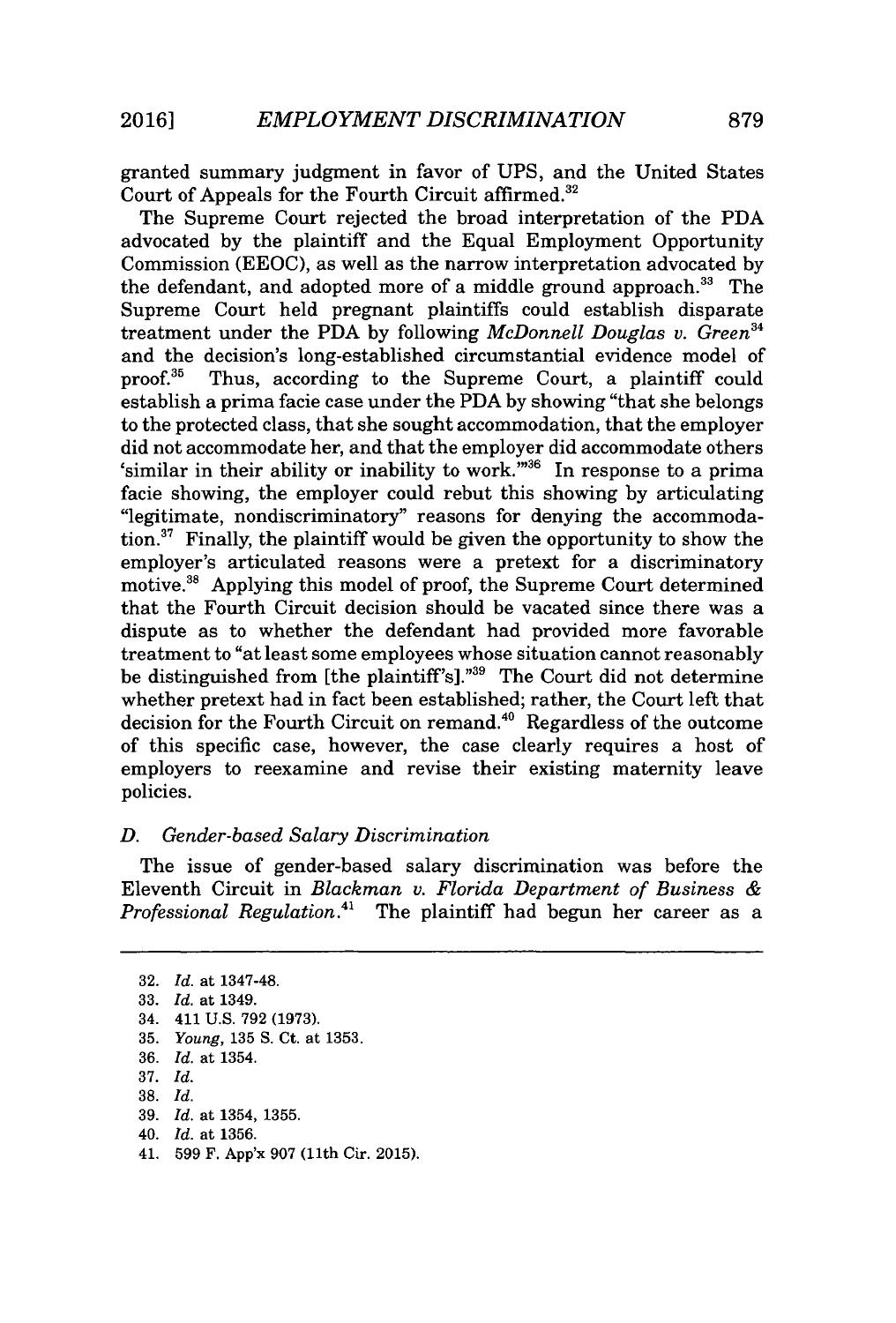typist for the Florida Department of Business and Professional Regulation (DBPR). Following a 20-year career, the plaintiff was promoted to the position of bureau chief of operations in the Division of Pari-Mutuel Wagering in **2006.** At that time, she received a 14% raise in salary, earning **\$57,700.** Thereafter, she received a legislativelymandated raise of **3%,** which brought her salary to approximately **\$59,500.** The following year, the state legislature stopped providing its mandated annual raises. The plaintiff's salary then remained static for **5** years, until January 2012, when she received a 3.4% discretionary increase to \$61,500.42

Upon learning that she made less than two other male division bureau chiefs and one of her male subordinates, the plaintiff filed suit pursuant to both Title VII and the Equal Pay Act of 1963,<sup>43</sup> alleging gender-<br>based salary discrimination. The district court granted summary The district court granted summary judgment for the DBPR, finding that the plaintiff had not established a prima facie case.<sup>44</sup> On appeal, the Eleventh Circuit agreed.<sup>45</sup> Employing a "burden-shifting framework" similar to that utilized in Title VII actions, the court of appeals determined that the plaintiff introduced virtually no evidence on the issue of the "skills and qualifications actually needed to perform [the comparator's] **job."<sup>4</sup> '** The court emphasized the plaintiff's need to present evidence of "actual **job** content," and "not just **job** titles and descriptions," to show the jobs were "substantially similar."<sup>47</sup>

#### *E. Employer Defenses*

**1. EEOC Obligation to Conciliate.** In the administrative framework that must be exhausted prior to filing suit under Title VII, the first step in the administrative process is to file a charge of discrimination with the **EEOC. <sup>4</sup><sup>8</sup>**The **EEOC** then investigates the allegations set forth in the charge.<sup>49</sup> In the clear majority of instances, the **EEOC** finds no "reasonable cause" to believe the statute has been violated, and the agency issues a dismissal and notice of rights, which gives the charging party the right to bring its own lawsuit within ninety

- *47. Id.* at **912** (quoting Arrington v. Cobb Cnty., **139 F.3d 865, 876** (11th Cir. **1998)).**
- 48. 42 **U.S.C. §** 2000e-5(b).
- *49. Id.*

<sup>42.</sup> *Id.* at **908.**

<sup>43.</sup> **29 U.S.C. § 206** (2012).

<sup>44.</sup> *Blackman,* **599** F. App'x at **909.**

<sup>45.</sup> *Id.*

*<sup>46.</sup> Id.* at **909, 910.**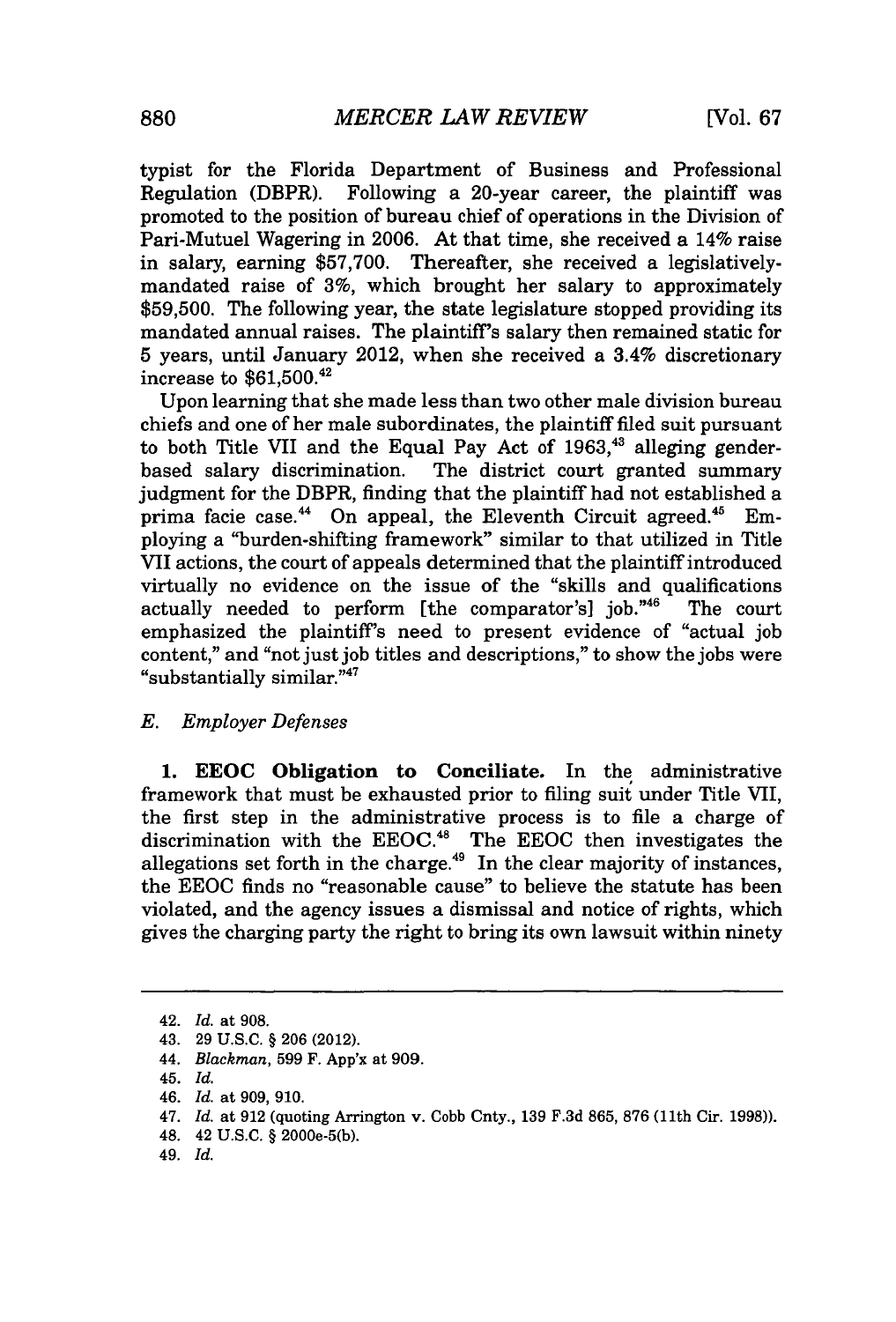days of the notice (if the party so chooses).<sup>50</sup> However, in those instances where the **EEOC** finds "reasonable cause," the statute mandates that the **EEOC** must first try to eliminate the alleged discrimination **by** "informal methods of conference, conciliation, and persuasion" before the agency can file suit on the charging party's  $behalf.<sup>51</sup>$ 

The extent to which the EEOC's informal conciliation process may be subject to judicial review was the issue before the Supreme Court in *Mach Mining, LLC v. Equal Employment Opportunity Commission.*<sup>52</sup> The employee in question filed a charge of discrimination with the **EEOC,** alleging the defendant refused to hire her as a coal miner because of her gender. Following its investigation, the **EEOC** determined there was "reasonable cause" to believe the defendant discriminated against the charging party. After conciliation efforts were exhausted, the **EEOC** filed suit pursuant to Title VII on the charging party's behalf. In its answer to the complaint, the defendant asserted the defense that the **EEOC** had not met its obligation of conciliating in good faith prior to filing suit. $53$ 

The **EEOC** moved for summary judgment, arguing its conciliation efforts were not subject to judicial review. The district court denied the EEOC's motion but certified the issue for immediate appeal. On appeal, the United States Court of Appeals for the Seventh Circuit reversed, holding the EEOC's conciliation efforts were not subject to judicial review.<sup>54</sup> On appeal to the Supreme Court, the High Court reversed the Seventh Circuit.<sup>55</sup> The Supreme Court held the EEOC's conciliation process was subject to judicial review, but the "scope of that review is narrow."<sup>56</sup> The Court further held the EEOC retained "extensive discretion to determine the kind and amount of communication with an employer appropriate in any given case."<sup>57</sup> In clarifying the scope of the EEOC's statutory requirement, the Court determined the **EEOC** "must inform the employer about the specific allegation" (which the Court also noted that the **EEOC** typically did in its reasonable cause determination) and "engage the employer in some form of discussion (whether written or oral), so as to give the employer an opportunity to

**50.** *Id.* **51.** *Id.* **52. 135 S.** Ct. 1645 **(2015). 53.** *Id.* at **1650.** 54. *Id.* **55.** *Id.* at **1656. 56.** *Id.* at 1649. **57.** *Id.*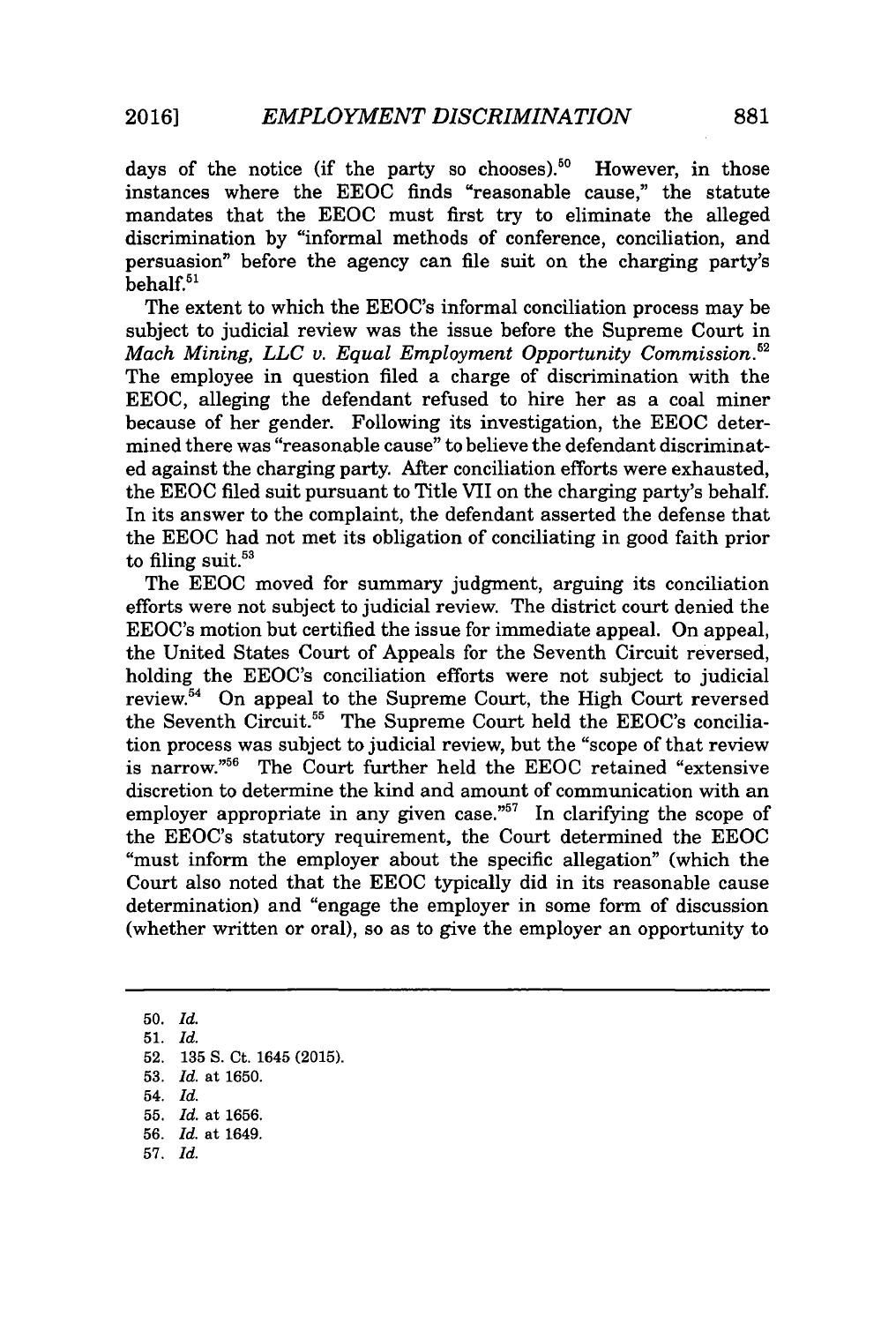remedy the allegedly discriminatory practice."<sup>58</sup> Deciding to give the **EEOC** a helpful hint as to how to comply with its burden, the Court went on to state that a sworn "affidavit," verifying that the above obligations have been met, "will usually suffice to show that it has met the conciliation requirement."<sup>59</sup> In the authors' view, the *Mach Mining* decision, although recognizing that employers may assert a *"failling]* to conciliate in good faith" defense, has so gutted the defense and narrowed the scope of judicial review that the defense will be of little use in future litigation.<sup>60</sup>

**2. Judicial Estoppel.** It has become a routine area of inquiry in discovery **by** employers defending employment discrimination actions to inquire whether the plaintiff has filed a petition for bankruptcy. Plaintiffs who file a petition for bankruptcy, but fail to disclose their employment discrimination action in the schedule of assets required for the bankruptcy proceedings, may be subject to judicial estoppel in their employment claim.<sup>61</sup> This was precisely the case in *D'Antingnac v. Deere & Co.*<sup>62</sup> The plaintiff filed a Chapter 13 petition for bankruptcy in **2005.** Three years later in August **2008,** while her bankruptcy case was pending, the plaintiff filed a charge of race discrimination against the defendant with the **EEOC.** However, the plaintiff never disclosed her employment discrimination claim to the bankruptcy court before the bankruptcy closed in **2009.** After the **EEOC** issued a Dismissal and Notice of Rights in response to plaintiff's charge in 2010, the plaintiff filed a race discrimination claim pursuant to Title VII. The district court granted summary judgment for the defendant, finding the plaintiff<br>was judicially estopped from bringing her employment claim.<sup>63</sup> On was judicially estopped from bringing her employment claim.<sup>63</sup> appeal, the Eleventh Circuit affirmed, relying on its prior decision in *Burnes v. Pemco Arrowplex, Inc. <sup>6</sup>4* (and other Eleventh Circuit deci- $\sinh^{65}$ ), thus reaffirming the efficacy of the judicial estoppel defense in

64. **291 F.3d 1282** (11th Cir. 2002).

**<sup>58.</sup>** *Id.* at **1655-56.**

**<sup>59.</sup>** *Id.* at **1656.**

**<sup>60.</sup> EEOC** v. Mach Mining, **LLC,** No. 11-cv-00879, 2016 **U.S.** Dist. LEXIS 5918, at \*2 **(S.D.** Ill. Jan. **19, 2015).** Not surprisingly, on remand from the Supreme Court, the district court determined that the **EEOC** had met its minimal burden **by** introducing a cursory affidavit that closely tracked the Supreme Court's suggested language. *See id.* at \*1.4.

**<sup>61.</sup>** See, e.g., D'Antignac v. Deere **&** Co, 604 F. App'x **875** (11th Cir. **2015).**

**<sup>62.</sup>** 604 F. App'x **875** (11th Cir. **2015).**

**<sup>63.</sup>** *Id.* at **876.**

**<sup>65.</sup>** *See* Robinson v. Tyson Foods, Inc., **595 F.3d 1269** (11th Cir. 2010); De Leon v. Comcar Indus., Inc., **321 F.3d 1289** (11th Cir. **2003).**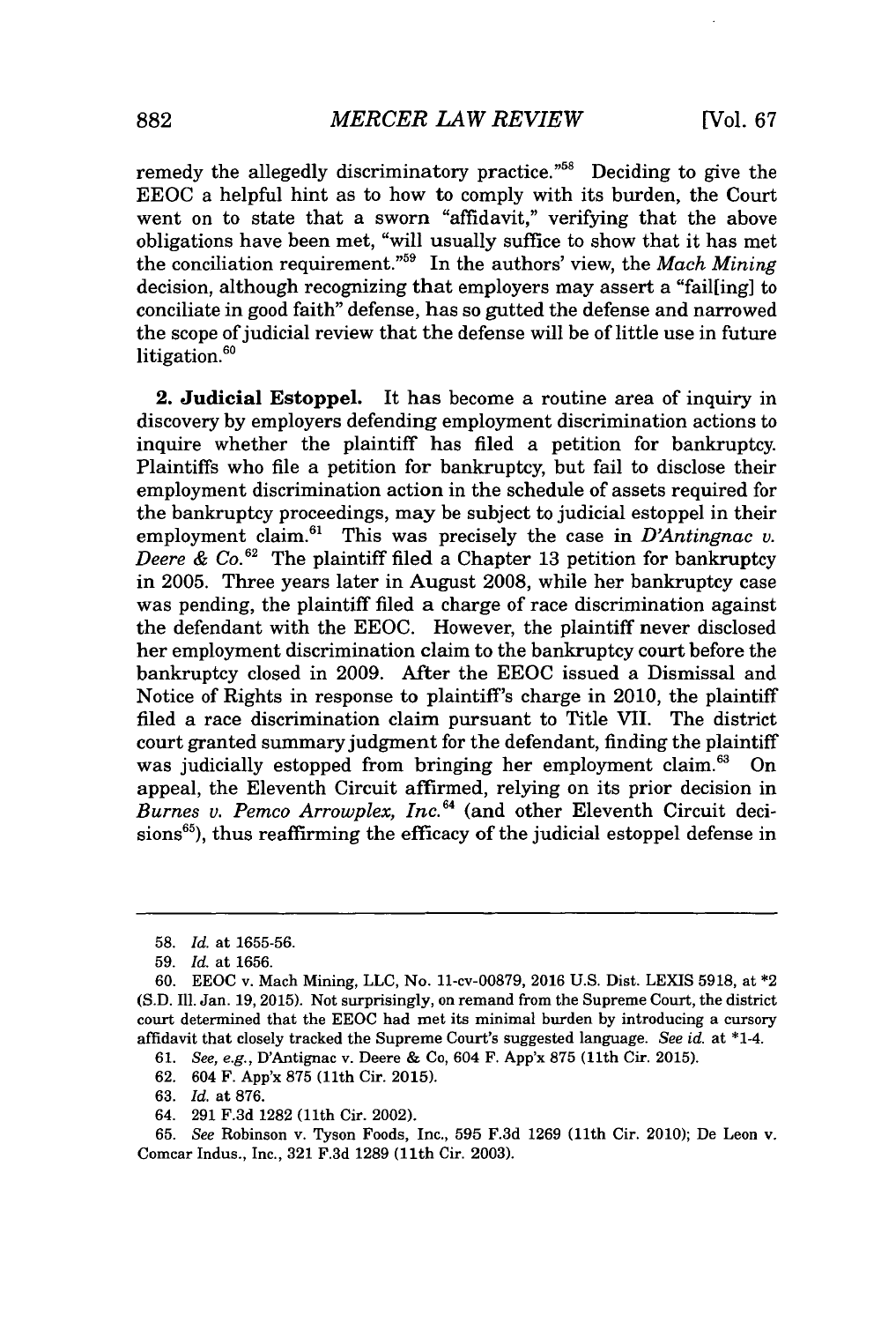appropriate cases. $66$  The fact that the plaintiff had not filed her charge of discrimination until three years after filing her bankruptcy petition was of no help to the plaintiff; the Eleventh Circuit held the "Chapter **13** debtor has a continuing statutory duty to amend her schedule of assets to reflect a claim she raised **.** . **.** before the bankruptcy was discharged."<sup>6</sup><sup>7</sup>

**3.** Issue **Preclusion.** Employers are always prudent to be familiar with the relevant state law of issue preclusion when determining whether, and how far, to contest a former employee's claim for unemployment compensation. Sometimes the result can have an unintended consequence in subsequent employment litigation. Fortunately for the employer in *Green v. Mobis Alabama, LLC*,<sup>68</sup> Alabama law on issue preclusion did not prevent it from asserting its key defense in a wrongful termination lawsuit.<sup>69</sup> The plaintiff, who worked in the defendant's paint department, filed an internal complaint of sexual harassment, alleging her supervisor sent her inappropriate text messages and made inappropriate comments. Following an investigation, the supervisor was terminated. Several months later, the employer terminated the plaintiff for falsifying doctor's excuses in connection with her requests for leave. Following her termination, the plaintiff filed a claim for unemployment benefits. The plaintiff appealed an initial determination denying the benefits to the Alabama Department of Industrial Relations (ADIR), which ultimately determined that the employer did not terminate the plaintiff for misconduct connected with her work. In the plaintiff's subsequent Title VII action for retaliation (along with several other claims), the district court granted summary judgment for the defendant. On appeal before the Eleventh Circuit, the plaintiff argued the defendant was precluded from re-litigating the reasons for the plaintiff's discharge, relying upon the successful administrative decision on appeal by the ADIR.<sup>70</sup> However, the Eleventh Circuit rejected the plaintiff's argument.<sup>71</sup> The court of appeals held the administrative determination of no misconduct did not mean there was an identity of issues in the employment litigation.<sup>72</sup> The court noted that employers have a reasonable ground for terminating an employee that falls below the

- **70.** *Id.* at **791, 792-93, 795.**
- **71.** *Id.* at **796-97.**
- **72.** *Id.* at **796.**

*<sup>66.</sup> D'Antignac,* 604 F. App'x at **879.**

*<sup>67.</sup> Id.* at **878.**

**<sup>68. 613</sup>** F. App'x **788** (11th Cir. **2015).**

*<sup>69.</sup> Id.* at **790.**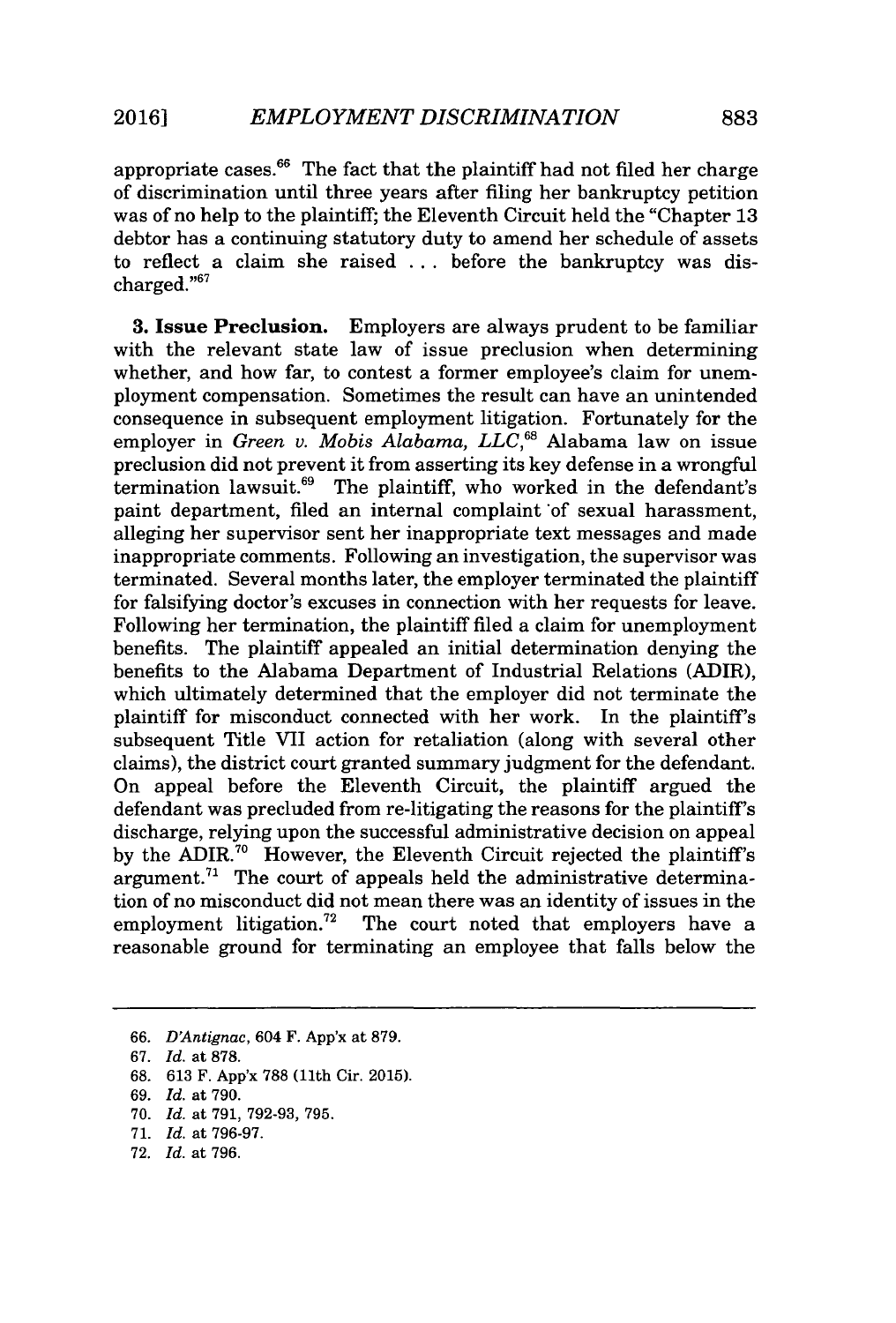necessary threshold to constitute misconduct for unemployment compensation purposes.

Accordingly, the court held the defendant's reason for terminating the plaintiff (a good faith belief that she had falsified her doctor's note) had not been litigated in the administrative proceeding.<sup>74</sup> Hence, the doctrine of issue preclusion did not prevent the employer from asserting its defense.

### *F Remedies*

**1. Arbitration.** The Supreme Court decision, *DIRECTV Inc. v. Imburgia*,<sup>75</sup> although not an employment case, is briefly mentioned here because of its potential impact on employment arbitrations, which have become more and more prevalent in recent years. The plaintiffs, DIRECTV customers, brought suit against DIRECTV seeking damages for certain early termination fees that the defendant had imposed. DIRECTV, which had a service agreement with its customers to resolve all disputes **by** binding arbitration, moved the trial court to send the case to arbitration. Both the trial court and the California Court of Appeals refused to send the case to arbitration, finding the arbitration provision to be unenforceable under California law because it included a waiver of class arbitration.

When the case made its way to the Supreme Court, however, the High Court determined the appellate court's interpretation of California law was irrelevant since the Federal Arbitration Act<sup>77</sup> preempted the waiver issue.<sup>78</sup> Holding that federal law requires the California Court of Appeals to enforce the arbitration agreement, the Supreme Court reversed the California court.<sup>79</sup> This case is yet another example of the Supreme Court's broad endorsement of the federal policy favoring arbitration as a means of resolving disputes.

2. Attorney Fees. It is rarely cost effective to litigate issues involving an award of attorney fees. However, two such cases made it to the Eleventh Circuit during this survey period and are worthy of brief mention. In the first case, *Turner v. Inzer*,<sup>80</sup> the defendant obtained an

**<sup>73.</sup>** *Id.*

*<sup>74.</sup> Id.*

**<sup>75. 136</sup> S.** Ct. 463 **(2015).**

*<sup>76.</sup> Id.* at **466-67.**

**<sup>77. 9</sup> U.S.C. §§ 1-307** (2012).

**<sup>78.</sup>** *DIRECTV,* **136 S.** Ct. at 471.

*<sup>79.</sup> Id.*

**<sup>80. 597</sup>** F. App'x **621** (11th Cir. **2015).**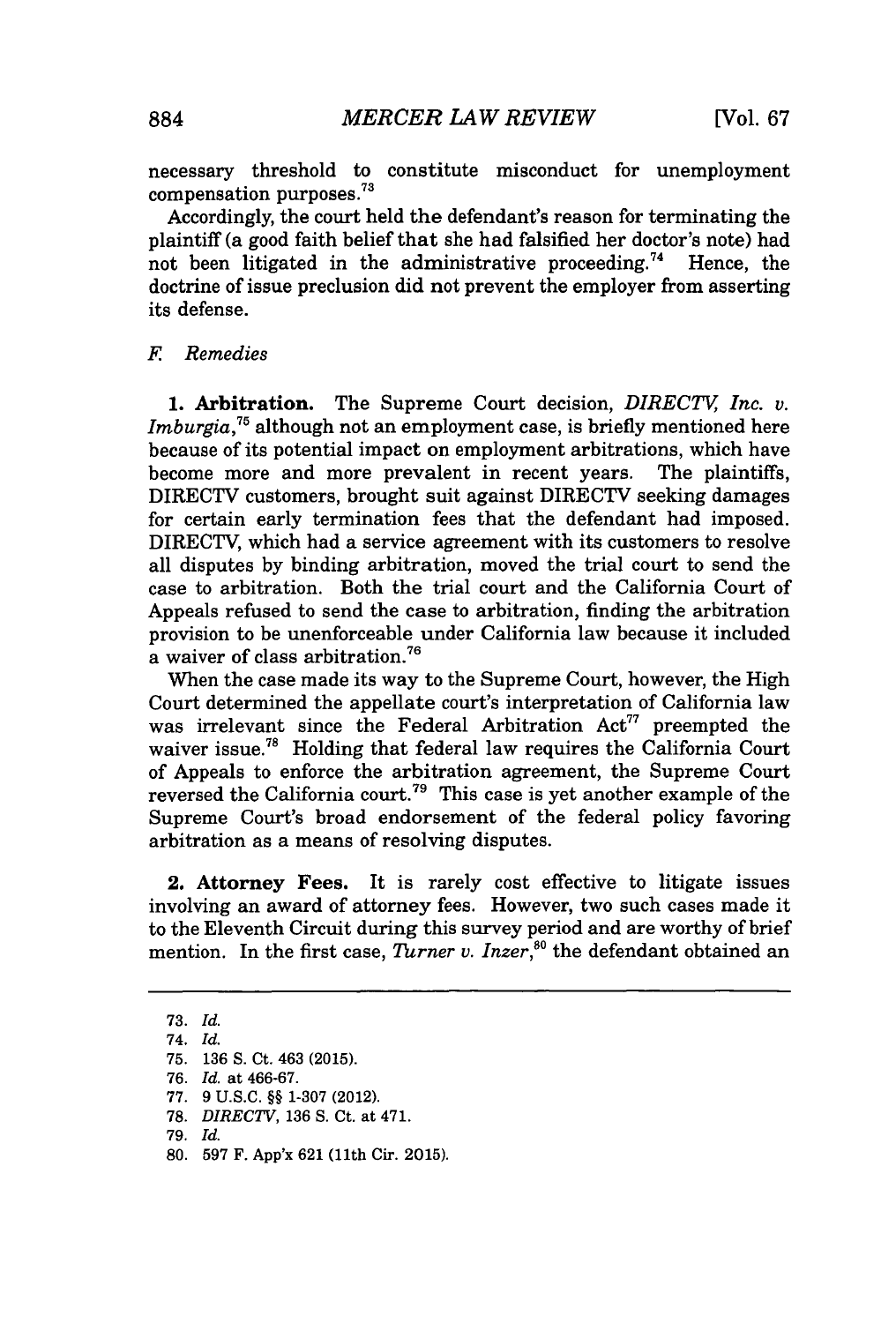award of attorney fees.<sup>81</sup> The plaintiff had sued the Clerk of Court for Leon County, Florida, asserting a Title VII race discrimination and retaliation claim and a state law Whistle Blower Act<sup>82</sup> claim. The district court granted summary judgment for the defendant on both claims. However, with respect to the defendant's motion for an award of attorney fees, the district court found that the Title VII claim was frivolous and awarded the defendant attorney fees in the amount of **\$29,934.50,** but it denied the defendant's motion for fees with respect to the whistle blower claim, finding that the claim had not been brought in bad faith.<sup>83</sup> On appeal, although the court of appeals agreed "considerable overlap" existed between the Title VII claim and the whistle blower claim, the court held the district court properly followed the Supreme Court decision *Fox v.* Vice<sup>84</sup> in allocating between the two claims; hence, it determined the district court had not abused its discretion.<sup>85</sup>

In the second case, *Maner v. Linkan LLC*,<sup>86</sup> the plaintiff won an award of attorney fees but not nearly as much as she sought. $^{87}$  The plaintiff brought a pregnancy discrimination and retaliation claim under Title VII against her former employer. The case went to trial, and the jury ruled in favor of the plaintiff. However, in the post-trial proceeding addressing the issue of attorney fees and costs, the plaintiff requested an award of \$92,449.88, but the district court awarded only **\$38,558.- 31.8** On appeal, the Eleventh Circuit affirmed the district court's reductions.<sup>89</sup> Initially, the court agreed that the district court properly excluded the time the attorneys spent litigating the claim for state unemployment benefits from the award. $90$  Similarly, the court of appeals held that the attorney travel time to and from the Anniston, Alabama courthouse during the three-day trial was also properly excluded.<sup>91</sup> Finally, the court of appeals concluded the district court's

- **83.** *Turner,* **597** F. App'x at **621-22.**
- 84. **563 U.S. 826** (2011).
- **85.** *Turner,* **597** F. App'x at **622.**
- **86. 602** F. App'x 489 (11th Cir. **2015).**
- **87.** *Id.* at 491.
- **88.** *Id.* at 490-91.
- **89.** *Id.* at 491.
- **90.** *Id.*
- **91.** *Id.* at 492.

*<sup>81.</sup> Id.* at **621.**

**<sup>82.</sup> FLA. STAT. ANN.** *§§* **112.3187-112.31895** (West **2013)** (public employees and government contractors); **FLA. STAT. ANN.** *§§* 448.102-448.105 (West 2014) (private employees).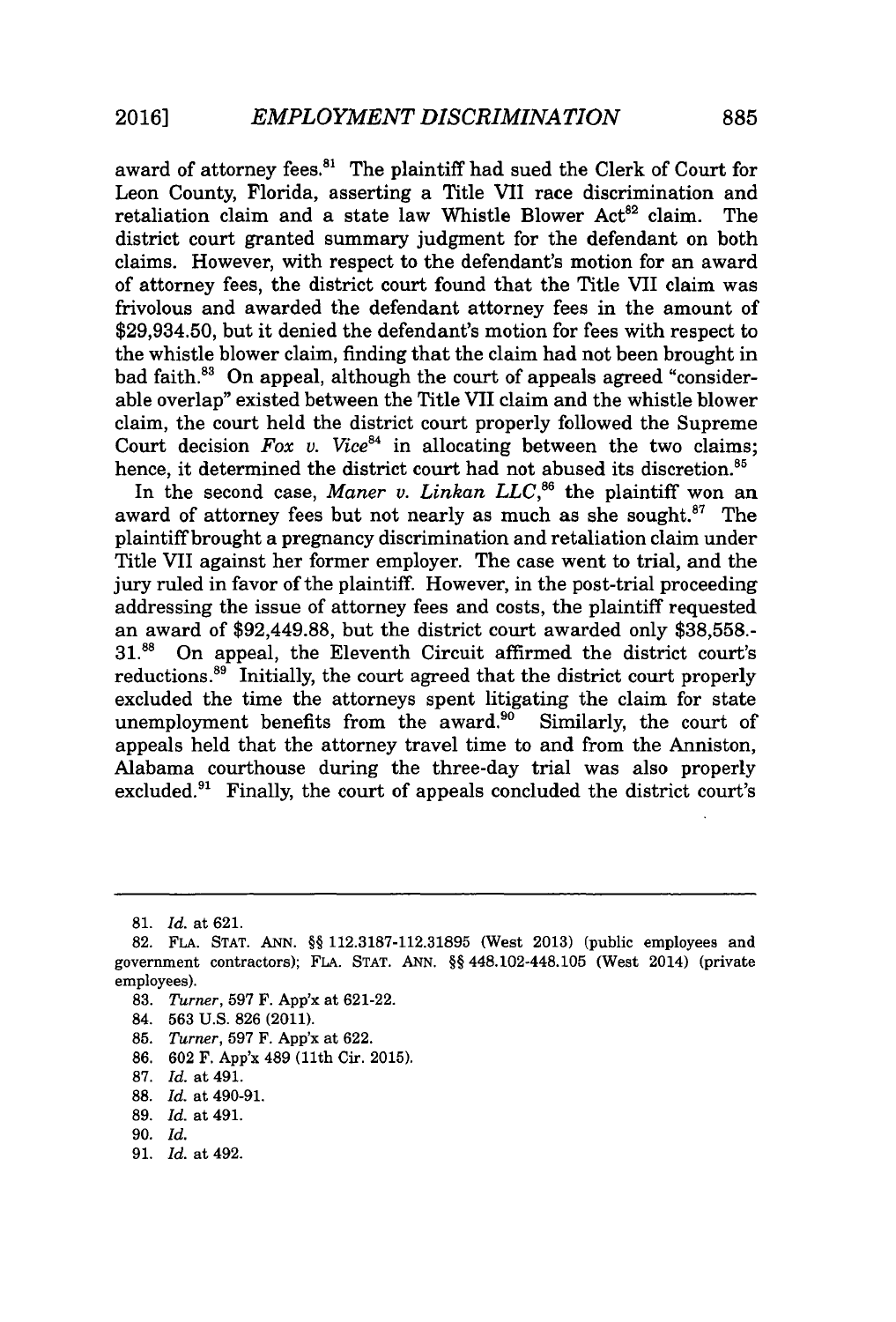finding of a lower appropriate hourly rate was reasonable based upon the local market, and hence not clearly erroneous. $92$ 

#### **II. AGE** DISCRIMINATION IN EMPLOYMENT **ACT**

Five potentially significant Age Discrimination in Employment Act **(ADEA)"** cases were decided **by** panels of the court of appeals during this survey period. Each noteworthy decision will be briefly discussed.

#### *A. Interference With Third Party Relations*

In *Ashkenazi v. South Broward Hospital District*,<sup>94</sup> the Eleventh Circuit panel declined to rule that a claim for interference with employment opportunities with third parties can be stated under the ADEA.<sup>95</sup> The plaintiff, a medical doctor, challenged the defendant The plaintiff, a medical doctor, challenged the defendant hospital district's revocation of his surgical privileges. The district court granted summary judgment in favor of the hospital district, concluding the doctor was an independent contractor and not an employee.<sup>96</sup> More significantly, the district court also ruled the doctor could not proceed with a third party interference claim because "a patient is not a doctor's employer."<sup>97</sup> The appellate panel agreed with the district court's The appellate panel agreed with the district court's conclusion in this regard but on different grounds.<sup>98</sup>

On appeal, the plaintiff asserted for the first time that the hospital district interfered with an employment relationship he had with another doctor, rather than with his patients as he had argued in the district court.<sup>99</sup> Finding the plaintiff had not previously raised this argument in the district court, the panel first determined this issue was not properly before it. $100$  Assuming then, however, the plaintiff properly preserved the issue, the panel went on to decide the doctor's claim still failed because he had no existing contractual relationship with the third party doctor and could not offer any evidence beyond mere speculation concerning his possible entry into such a relationship. $^{101}$ 

- **93. 29 U.S.C. §§** 621-34 (2012).
- 94. **607** F. App'x **958** (11th Cir. **2015).**
- **95.** *Id. at* **966-67.**
- *96. Id. at* **960.**
- **97.** *Id. at* **966.**
- **98.** *Id.*
- **99.** *Id. at 967.*
- **100.** *Id.*
- **101.** *Id.*

**<sup>92.</sup>** *Id. at* 494-95.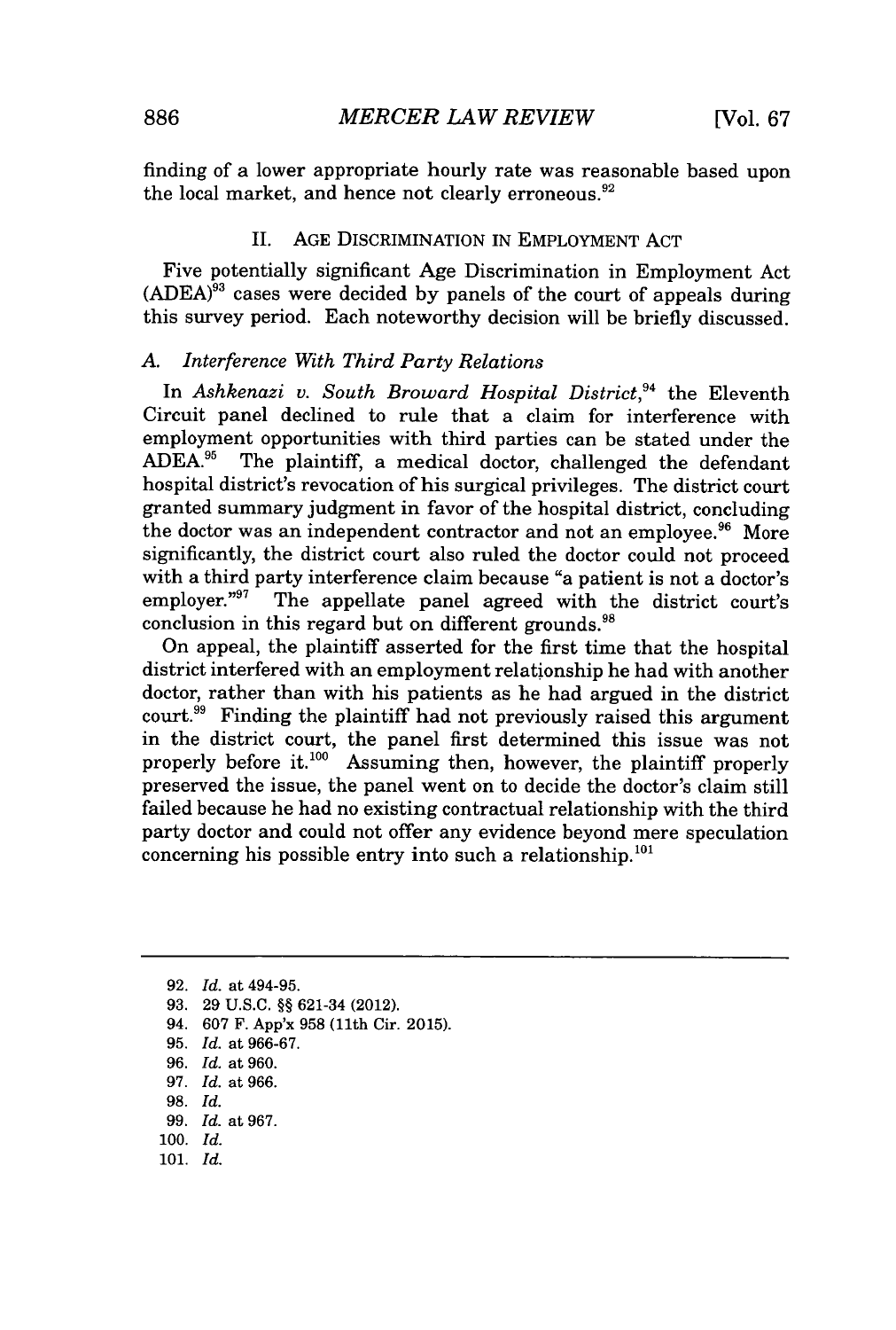The panel concluded the plaintiff failed to show the hospital district interfered with an actual existing contractual relationship.<sup>102</sup> Since this was so, the plaintiff failed to present an actionable claim under the ADEA.<sup>103</sup> Continuing to maintain the distinction that exists between Title VII and the **ADEA** in interference with third party relations, the panel concluded in the ADEA context-and under the facts of this particular case-no cause exists under the **ADEA** when the plaintiff fails to show the defendant interfered with an actual, specific employment relationship. **<sup>104</sup>**

#### *B. Cat's Paw*

Another appeal decided during this survey period where the court of appeals declined to engraft jurisprudence from another anti-discrimination law into the ADEA was *Godwin v. WellStar Health System, Inc.*<sup>105</sup> There, the court of appeals was asked to consider the possible application of the cat's paw doctrine in ADEA cases.<sup>106</sup> The appeal provided the court of appeals with an opportunity to consider the correct application of a Title VII Supreme Court decision, *Staub v. Proctor Hospital*,<sup>107</sup> which was brought under the Uniform Services Employment in Reemployment Rights Act of 1994  $(USERRA)^{108}$  in 2011.<sup>109</sup> In *Staub,* the Supreme Court held the following: "[I]f a supervisor performs an act motivated **by** [a prohibited] animus that is *intended* **by** the supervisor to cause an adverse employment action, and if that act is a proximate cause of the ultimate employment action, then the employer is liable under USERRA."110

Rejecting the offer, the court of appeals in *Godwin* affirmed its **2013** decision in *Sims v. MVM, Inc.*,<sup>111</sup> that the "motivating factor" standard

104. *Id.* Under Title VII, such claims have long been recognized as actionable. *See* Pardazi v. Cullman Med. Ctr., **838 F.2d 1155, 1156** (11th Cir. **1988).**

**105. 615** F. App'x **518** (11th Cir. **2015).**

<sup>102.</sup> *Id.*

**<sup>103.</sup>** *Id.*

**<sup>106.</sup>** *Id.* at **526.**

**<sup>107. 562</sup> U.S.** 411 (2011). In *Staub,* the Court held an employer may be liable for a subordinate supervisor's bias if the plaintiff can prove the biased supervisor intended to cause a neutral decision maker to take an adverse action against the plaintiff and the supervisor's action proximately caused the ultimate adverse action. *Id.* at 422.

**<sup>108. 38</sup> U.S.C. §§** 4301-4334 (2012).

*<sup>109.</sup> Godwin,* **615** F. App'x at **528.**

**<sup>110. 562</sup> U.S.** at 422 (emphasis in original).

**<sup>111.</sup>** 704 **F.3d 1327** (11th Cir. **2013).** In *Sims,* the court held that in a cat's paw case an **ADEA** plaintiff must also prove the subordinate supervisor's "but-for" causation or "determinative influence" over the ultimate adverse action, not merely proximate causation. *Id.* at **1336.**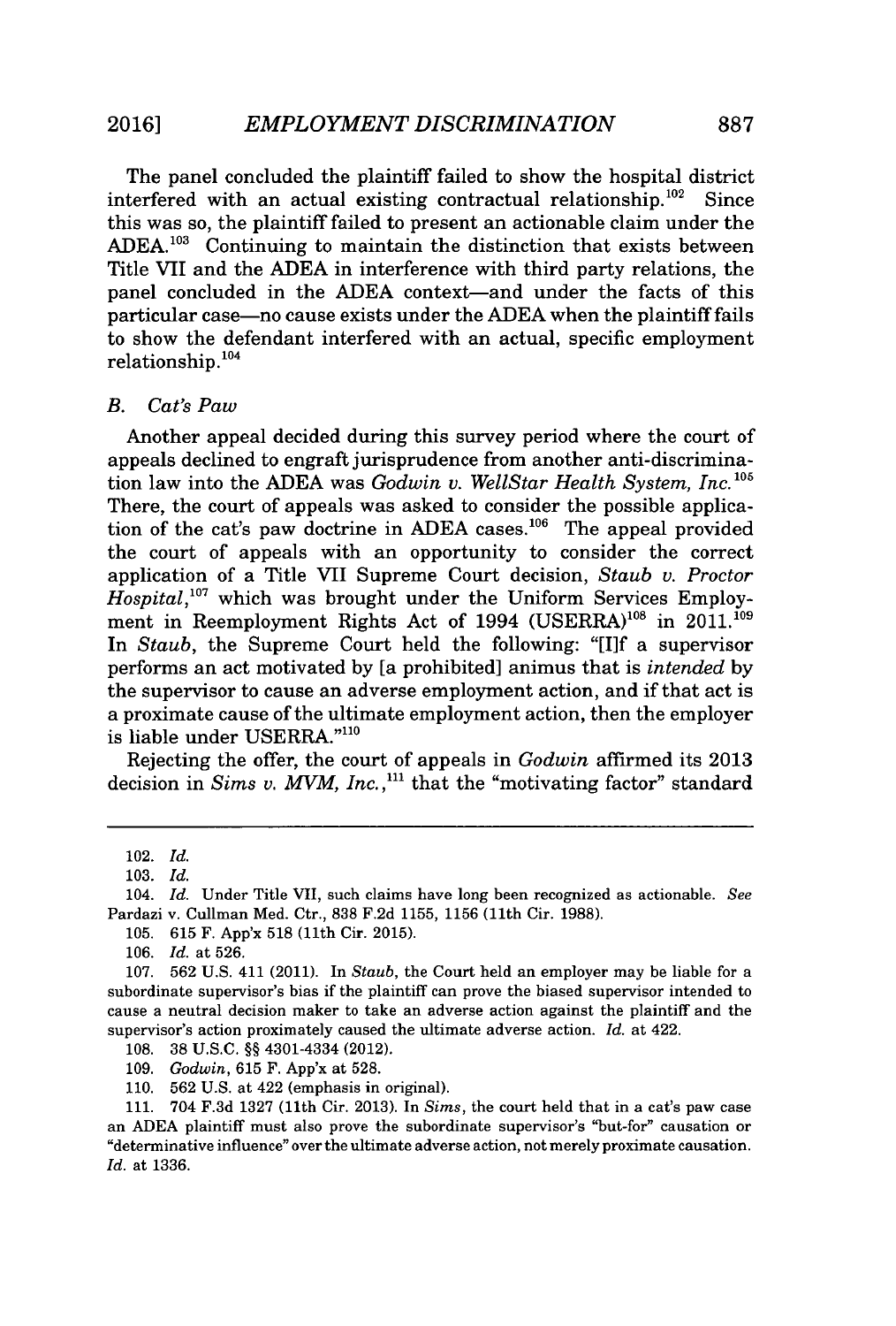set forth in *Staub* does not apply in cases alleging age discrimination under the ADEA.<sup>112</sup> Explaining that the causation standards under USERRA and the **ADEA** are significantly different, the court of appeals further observed that an **ADEA** plaintiff's burden is different:

Thus, in order to succeed under a cat's paw theory of liability, an **ADEA** plaintiff must show more than that her adverse employment action would not have occurred in the absence of the action taken **by** the individual **.. .** with the alleged unlawful animus. Rather, the plaintiff must show that the biased individual's action had a "determinative influence" on the ultimate decision **. ..** or was a "determinative cause" **. . . .** And the but-for cause that a biased individual recommended that the plaintiff's employment be terminated does not constitute a "determinative cause" where "undisputed evidence in the records supports the employer's assertion that it fired the employee for its own unbiased reasons that were sufficient in themselves to justify  $t$ ermination." $113$ 

Notwithstanding its clarification of the proper analysis of the cat's paw theory in the **ADEA** context, the panel concluded the district court improperly granted summary judgment to the defendant on Godwin's ADEA claim for other reasons.<sup>114</sup>

#### *C. Eleventh Amendment Immunity*

Haven v. Board of Trustees of Three Rivers Regional Library System<sup>115</sup> was one of several cases decided during the survey period that refines immunity issues under Georgia law.<sup>116</sup> In 2014, the court of appeals issued its long awaited decision in *Lightfoot v. Henry County School District,"'* which held that since the Georgia school districts are not arms of the state of Georgia, they are not entitled, under the Eleventh Amendment of the United States Constitution,  $118$  to immunity from suit."' The decision in *Lightfoot* clarified the availability of Eleventh Amendment immunity to constitutional claims against local governmental agencies in Georgia, and several cases like *Haven,* concerning different local government agencies followed in its wake.

<sup>112.</sup> *Godwin,* F. App'x at **528;** *see also Sims,* 704 **F.3d** at **1336.**

**<sup>113.</sup>** *Godwin,* **615** F. App'x at **529.**

<sup>114.</sup> *Id.* at **529-31.**

**<sup>115. 625</sup>** F. App'x **929** (11th Cir. **2015).**

**<sup>116.</sup>** *See infra* note **137** and accompanying text.

**<sup>117. 771</sup> F.3d** 764 (11th Cir. 2014).

**<sup>118.</sup> U.S. CONST.** amend. XI.

**<sup>119.</sup>** *Lightfoot,* **771 F.3d** at **778.** *Lightfoot* reaffirmed the continuing vitality of *Manders*

*v. Lee,* **338 F.3d** 1304, **1308** (11th Cir. **2003)** (en banc).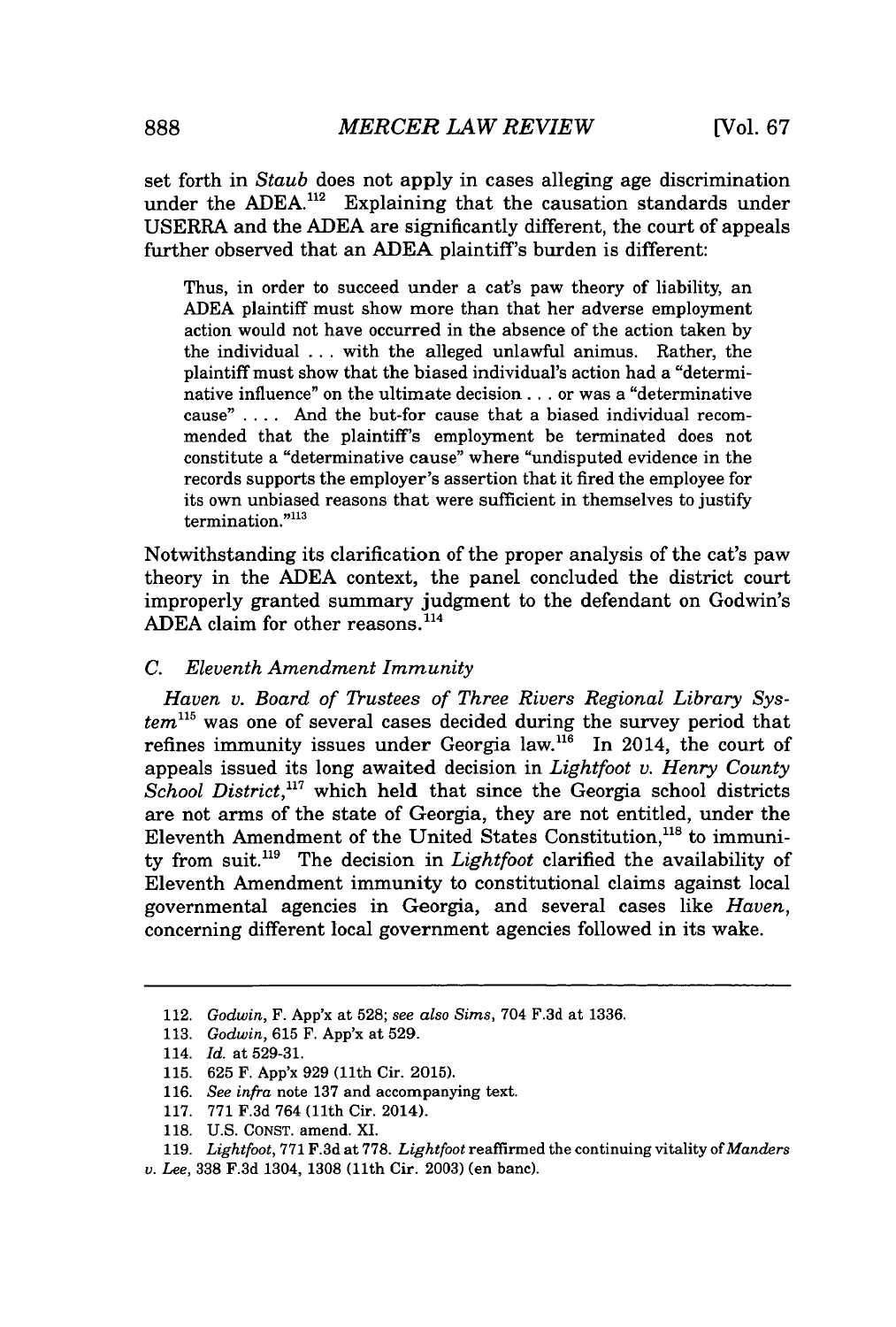After first concluding the arm-of-the-state argument was properly before it, the *Haven* panel declined to decide that issue.<sup>120</sup> Instead, the panel remanded the case to the district court to consider whether the clarified standard set forth in *Lightfoot* entitled the Three Rivers Regional Library System to Eleventh Amendment immunity in the first instance. **<sup>121</sup>**

#### *D. Prima Facie Case*

In *Liebman v. Metropolitan Life Insurance Co.,122* an Eleventh Circuit panel concluded an employee's length of employment in a particular position, alone, can support an inference the incumbent is qualified to perform her **job** for prima facie case purposes under the ADEA.<sup>123</sup> The panel concluded the district court improperly weighed evidence concerning the plaintiff's qualifications at the summary judgment stage. $^{124}$ 

#### III. AMERICANS WITH DISABILITIES **ACT**

Somewhat surprisingly, only one noteworthy **ADA** decision was rendered during the survey period. In *Hill v. Clayton County School District,125* the court of appeals concluded, at least in Georgia, air conditioning can indeed be a reasonable accommodation.<sup>126</sup> The plaintiff, a public school bus driver, sought air conditioning on her school bus as an accommodation for her health condition. Her school district employer delayed responding to her accommodation request for several months. Suit eventually ensued when the plaintiff was unable to perform her **job** without the requested accommodation. The district court granted the employer summary judgment and the plaintiff appealed.<sup>127</sup>

Concluding numerous unresolved fact issues existed concerning the plaintiff's **ADA** claim, the appellate panel reversed the district court's grant of summary judgment on Hill's failure to accommodate claim.<sup>128</sup> The panel determined, among other issues, the evidence in the case was disputed as to whether a two-month delay in providing the requested air

120. *Haven,* **625** F. App'x at 934. 121. *Id.* 122. **808 F.3d** 1294 (11th Cir. **2015). 123.** *Id. at* **1299.** 124. *Id. at* **1300. 125. 619** F. App'x **916** (11th Cir. **2015). 126.** *Id. at* **921. 127.** *Id. at* **917, 918, 921. 128.** *Id. at* **921-22.**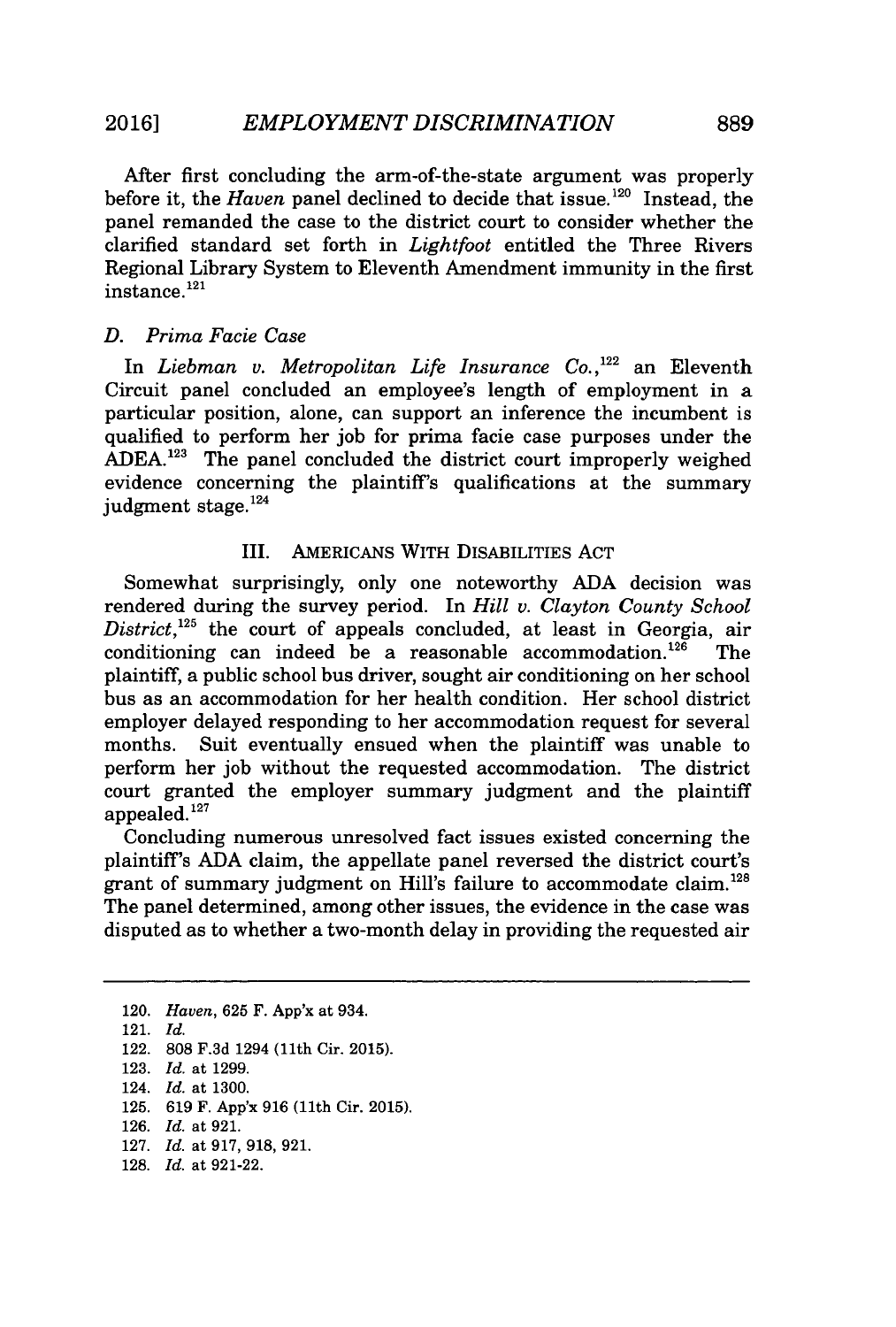conditioning accommodation was reasonable under the circumstanc**es. <sup>129</sup>**

#### IV. SECTION **1983**

#### *A. Eleventh Amendment Immunity*

*Pellitteri v. Prine*<sup>130</sup> is another of the Eleventh Amendment immunity decisions from Georgia rendered during this survey period.<sup>131</sup> The appellate panel in *Pellitteri* concluded Georgia sheriffs act as arms of the State when hiring and firing deputies. $1^{32}$  Consequently, the Civil Rights Act of **1866** *§* **1983133** provides immunity to sheriffs for claims concerning such decisions.<sup>134</sup>

To the same effect, in *Ballard v. Chattooga County Board of Tax Assessors,'13* a panel concluded county tax assessment boards are also arms of the state of Georgia and, thus, entitled to Eleventh Amendment immunity.<sup>136</sup>

#### *B. Public Employee Speech*

Several interesting opinions concerning *§* **1983** public employee speech were decided during this survey period.<sup>137</sup> In Moss v. City of Pembroke *Pines*,<sup>138</sup> a panel affirmed the district court's grant of judgment as a matter of law in favor of the public employer.<sup>139</sup> The court of appeals determined the district court correctly found an assistant fire chief was speaking in furtherance of his **job** responsibilities and not as a citizen when he complained about his public employer's budgeting practices.<sup>140</sup>

Moss had been a firefighter for the City for over twenty years. Additionally, he served on the City's pension board. In **2009,** the City claimed budget shortfalls and sought pension concessions from its employees, including its firefighters. Believing the City was negotiating

**136.** *Id.* at **628.**

**137.** These cases indicate that courts continue to struggle with the proper application of the teachings contained in the Supreme Court decision *Garcetti v. Ceballos,* 547 **U.S.** 410 **(2006),** to real life situations.

**138. 782 F.3d 613** (11th Cir. **2015).**

**<sup>129.</sup>** *Id.* at **922.**

**<sup>130. 776</sup> F.3d 777** (11th Cir. **2015).**

**<sup>131.</sup>** *See infra* note **137** and accompanying text.

**<sup>132. 776</sup> F.3d** at **783.**

**<sup>133.</sup>** 42. **U.S.C.** *§* **1983** (2012).

<sup>134.</sup> *Pellitteri,* **776** F. **3d** at **783.**

**<sup>135. 615</sup>** F. App'x **621** (11th Cir. **2015).**

**<sup>139.</sup>** *Id.* at **622.**

<sup>140.</sup> *Id.* at **620-21.**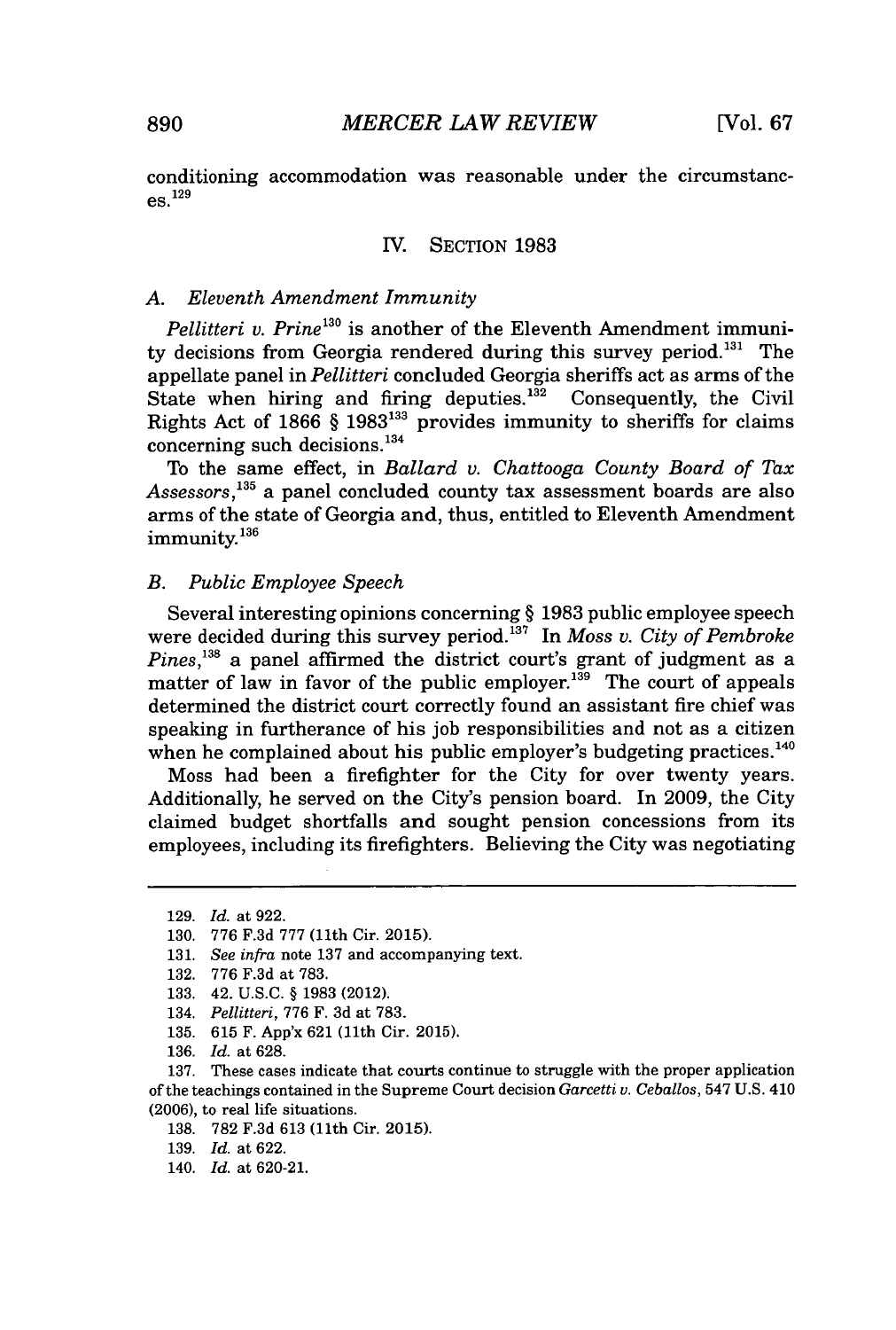in bad faith over these matters and the claimed budget crisis was not real, Moss spoke out on numerous occasions in different contexts. His position of employment was eliminated **by** the City the following year and he was consequently terminated from employment. Moss thereafter brought suit contending he had been fired in retaliation for his earlier speech. Following the close of evidence at trial, the City moved for judgment as a matter of law on Moss's speech claim, and the district court granted the City's motion, finding that Moss had been speaking as a private citizen.<sup>141</sup> On appeal, the panel agreed and affirmed.<sup>142</sup> The panel concluded none of the specific statements Moss claimed got him fired factored in that decision.<sup>143</sup>

In *Polion v. City of Greensboro,144* another panel determined a police officer's complaints about his superiors were not the substantial motivating factor in the termination of his employment.<sup>145</sup> Relying on *Moss,* and utilizing the four-part test set forth within that earlier decision, the panel concluded Polion failed to present sufficient evidence to demonstrate his complaints about his superiors "were a substantial motivating factor for his termination." $46$  Rather, the panel determined the undisputed evidence showed Polion had been terminated from employment for entirely different reasons.<sup>147</sup>

Finally, in *Alves v. Board of Regents of the University System of Georgia*,<sup>148</sup> former employees were speaking as employees—rather than as citizens-when complaining about matters related to their employment.<sup>149</sup> A split panel affirmed the district court's grant of summary judgment for the employer.<sup>150</sup> Circuit Judge Beverly Martin dissented, opining the following: "I believe the First Amendment affords more protection to public employees than the Majority opinion allows."<sup>151</sup>

The Majority concluded five psychologists working at a university counseling and testing center were speaking as employees when they criticized their superior in written grievances.<sup>152</sup> The employees had

<sup>141.</sup> *Id.* at **616-17.** 142. *Id.* at **622.** 143. *Id.* at **620.** 144. 614 F. App'x **396** (11th Cir. **2015).** 145. *Id.* at 400-01. 146. *Id.* at **398-99.** 147. *Id.* at 399-400. 148. 804 **F.3d** 1149 (11th Cir. **2015).** 149. *Id.* at **1168. 150.** *Id.* **151.** *Id.* (Martin, **J.,** dissenting). **152.** *Id.* at **1153.**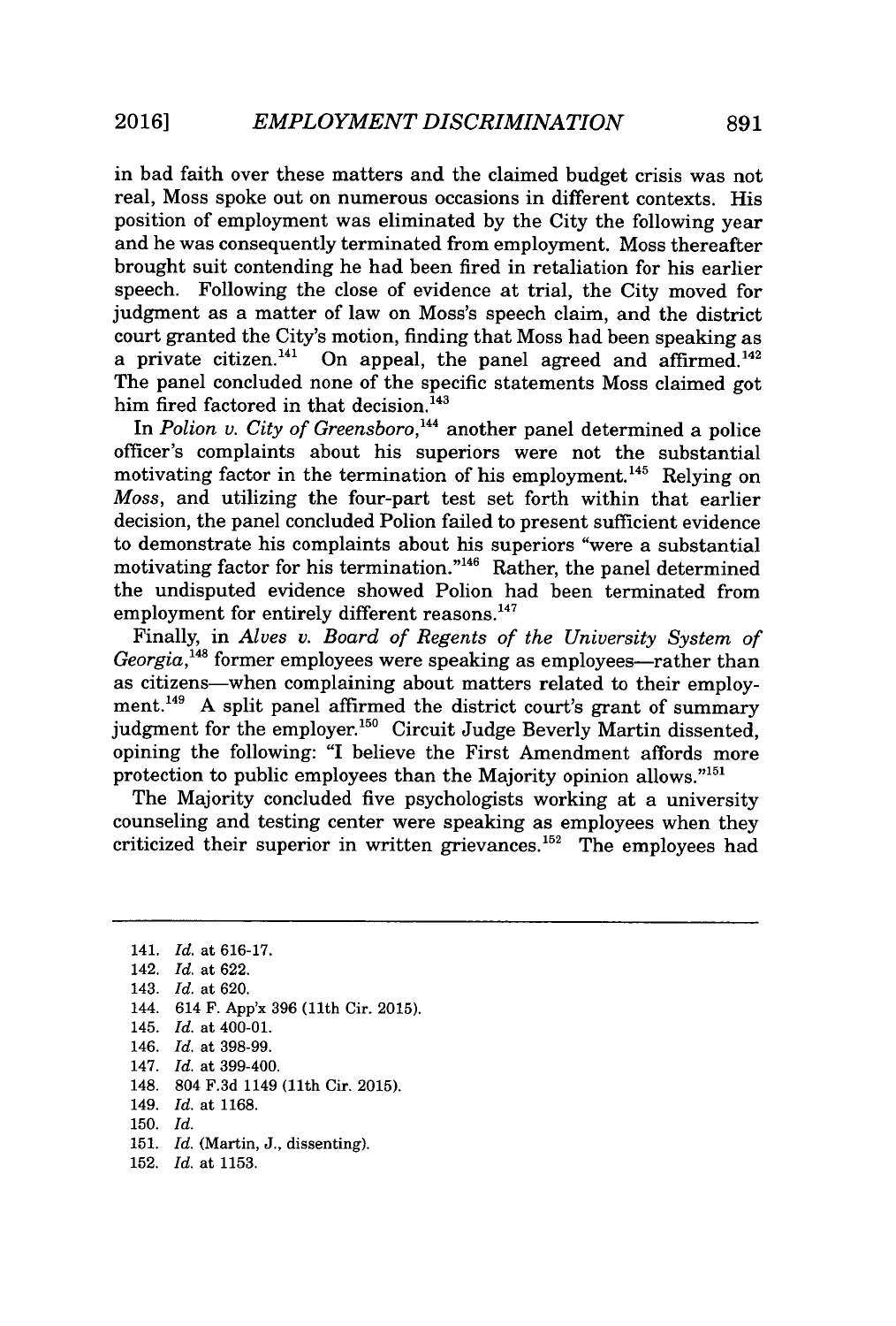been laid off as part of a reduction-in-force after complaining.<sup>153</sup> They contended the workforce reduction was pretextual and that they had been terminated from employment in retaliation for complaining about the leadership and management practices of the center director.<sup>154</sup> The district court found that the complaints "constituted employee speech on an issue related to their professional duties, which would not be subject to First Amendment protection, and granted summary judgment . . . on that ground."<sup>155</sup> A majority of the panel affirmed.<sup>15</sup> In reaching this conclusion, the majority relied on the four-part test articulated earlier during the survey period in *Moss*.<sup>157</sup>

#### *C. Public Employee Loyalty*

In the only other noteworthy *§* **1983** appeal decided during this survey period, a panel concluded political loyalty is an appropriate **job** requirement for a Georgia deputy sheriff. In *Ezell v. Wynn*,<sup>158</sup> the Eleventh Circuit concluded that while the First Amendment<sup>159</sup> general**ly** protects public employees from adverse employment actions based on political patronage, in certain instances, political loyalty may be an appropriate job requirement.<sup>160</sup> To reach that conclusion, it was necessary for the panel to wend its decisional way through a long history of Supreme Court and Eleventh Circuit public employee loyalty jurisprudence.<sup>161</sup> At the end of that journey, the panel held, based upon its precedent, it was "bound to conclude that political loyalty is an appropriate requirement for the position of deputy sheriff in Geor- $\overline{g}$ ia."<sup>162</sup>

#### V. **SECTION 1985**

Only one noteworthy decision under *§* **1985** of the Civil Rights Act of 1871<sup>163</sup> was rendered during the survey period. In *Forsberg v. Pefanis,164* a panel concluded *§* **1985** makes punitive damages available to

| $153.$ Id. |                                                                                 |
|------------|---------------------------------------------------------------------------------|
| $154.$ Id. |                                                                                 |
| $155.$ Id. |                                                                                 |
| 156. Id.   |                                                                                 |
|            | 157. Id. at 1159-68.                                                            |
|            | 158. 802 F.3d 1217 (11th Cir. 2015).                                            |
|            | 159. U.S. CONST. amend. I.                                                      |
|            | 160. Ezell, 802 F.3d at 1226.                                                   |
|            | 161. $Id.$ at 1223-25.                                                          |
|            | 162. <i>Id.</i> at 1226.                                                        |
|            | 163. 42 U.S.C. § 1985 (2012).                                                   |
|            | 164. No. 10-10100, 2015 U.S. App. LEXIS 21402, at *1 (11th Cir. Dec. 11, 2015). |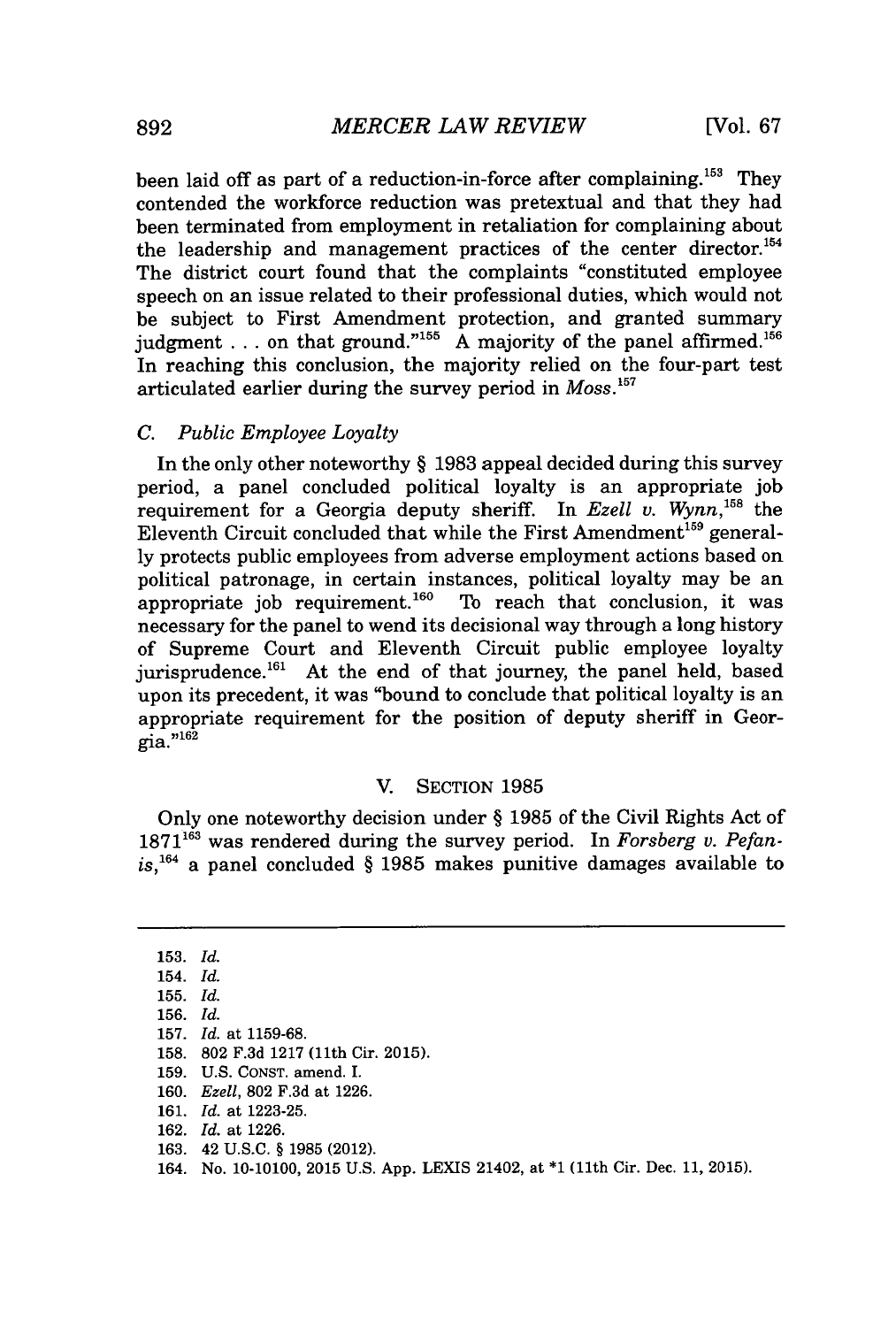a prevailing plaintiff even when no compensatory damages are awarded.<sup>165</sup> The panel adopted the position of the United States Court of Appeals for the Seventh Circuit on this question.<sup>166</sup>

The case is particularly interesting because of its backstory. The plaintiff sued the defendant, alleging the defendant touched her inappropriately and made lewd remarks concerning her in the presence of others. In his attempted defense to the suit, Pefanis filed a false written statement he obtained from one of Forsberg's co-workers and subsequently ended up pleading guilty to conspiracy to obstruct justice when caught. The district court struck Pefanis' answer to the complaint as a sanction. Forsberg's claims were eventually tried to a jury, which returned a verdict against Pefanis. The jury, however, awarded Forsberg only punitive damages.<sup>167</sup> The appeal ensued.<sup>168</sup>

**<sup>165.</sup>** *Id.*

**<sup>166.</sup>** *Id.* (relying on Hennessy v. Penril Datacomm Networks, Inc., **69 F.3d** 1344, **1352** (7th Cir. **1995)).**

**<sup>167.</sup>** *Id.* at **\*1,** \*2.

**<sup>168.</sup>** *Id.* at \*2.